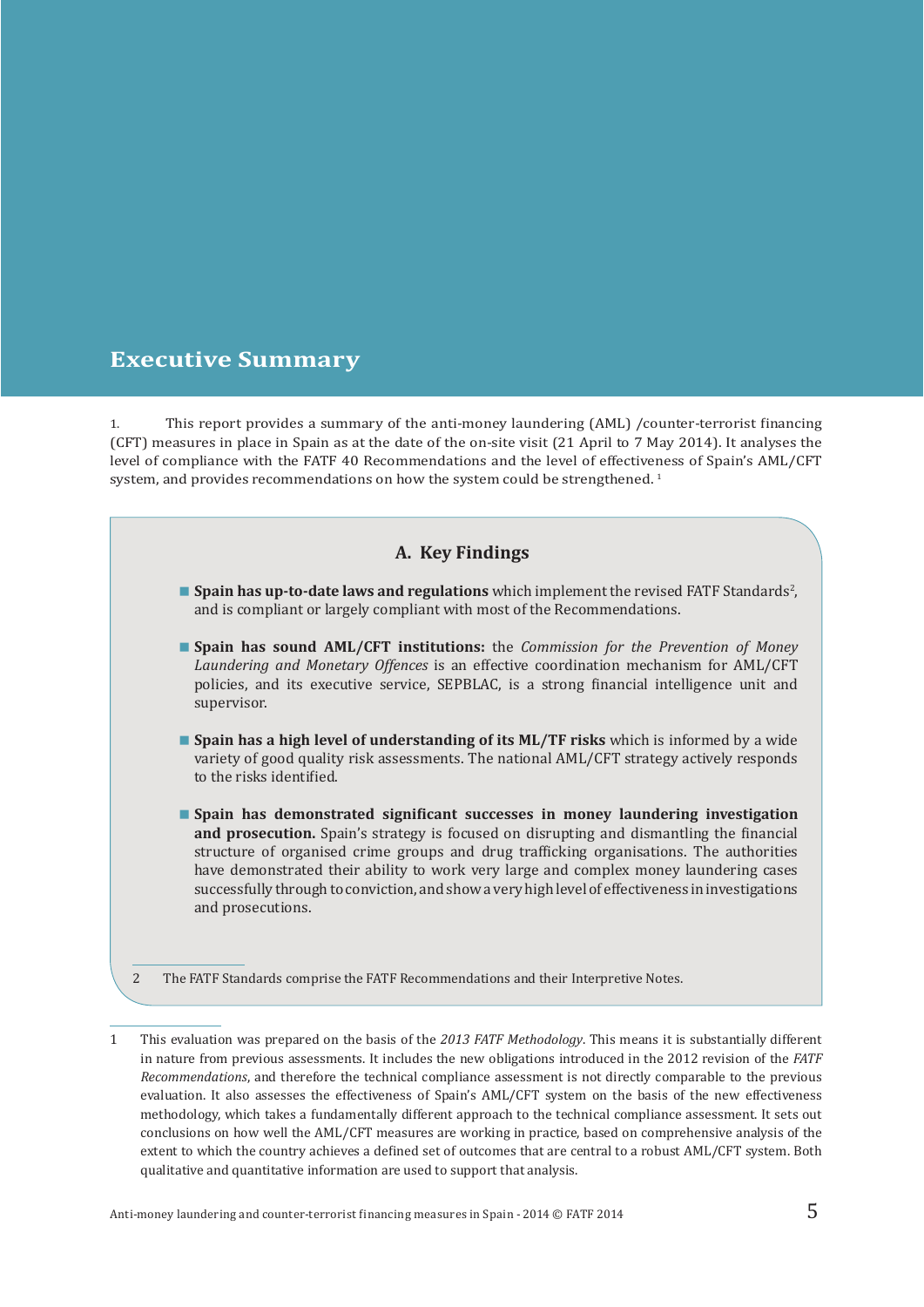- **Nevertheless, the dissuasiveness and proportionality of sanctions for money laundering offences is a concern.** Fines are often in the millions of euro, but the terms of imprisonment being imposed in practice are low, even in serious ML cases, as are the terms of disbarment for professionals found to be complicit money launderers.
- **Authorities have effectively shut down the financing and support networks of ETA, one of the main domestic terrorist threats to Spain.**
- **However, Spain's implementation of targeted financial sanctions relating to terrorism suffers from serious technical and practical deficiencies.** Spain uses procedures set at the EU level that impose an unacceptable delay on the transposition of new designated entities into sanctions lists, and Spain has never proposed or made any designations itself and chooses not to utilise this tool.
- **Policy and operational coordination on combating proliferation financing is weak.** There is coordination on proliferation-related targeted financial sanctions, and some success in uncovering evasion. However, coordination between export control authorities and AML/CFT authorities is lacking.
- **There are significant gaps in the legal obligations regarding wire transfers,** which do not include obligations regarding information on the beneficiary of a wire transfer, and apply very limited requirements for intermediary financial institutions. This reflects the fact that the EU Wire Transfer regulation has not been updated following the revision of the FATF Standards.
- L**awyers do not adequately apply the required preventive measures.** The profession has limited awareness of their ML/TF risks and obligations, and effective controls are not in place. This is of particular concern given lawyers' role in sophisticated ML networks within Spain.
- Measures for enabling access to beneficial ownership information, in particular, the **notary profession's Single Computerised Index, are an example of good practice in the context of Spain's legal system.**
- The authorities and the money or value transfer services sector have taken significant **steps to mitigate ML/TF risks, particularly those from agents.** These include a register of high risk agents; stronger internal controls; and systematic reporting with ongoing monitoring by the supervisor. **Nevertheless, some weaknesses remain** regarding the identification of unlicensed operators, and the supervision of MVTS operating under EU passporting rules.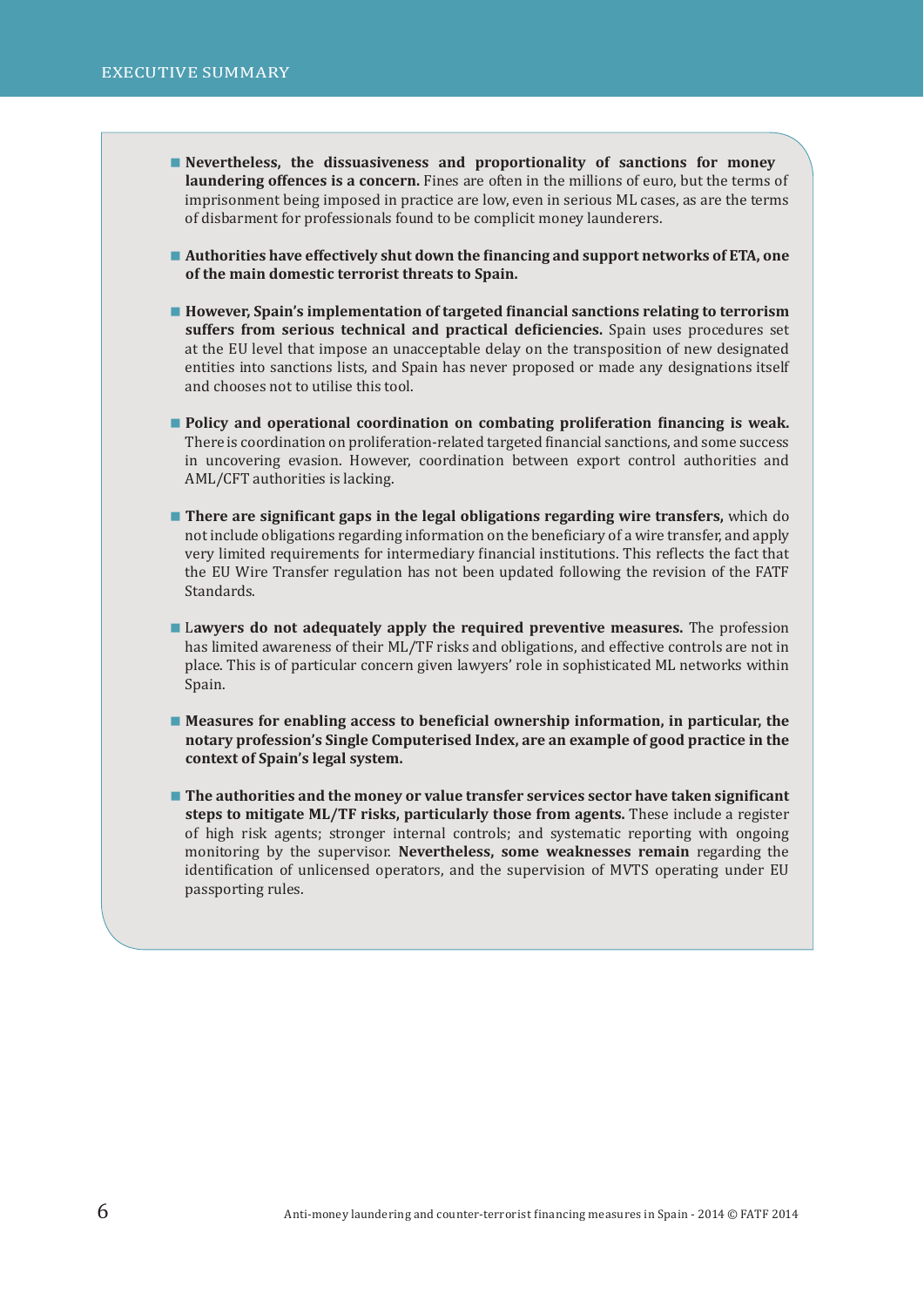### **B. Risks and General Situation**

2. **Spain has done a good job in identifying, assessing and understanding its ML/TF risks and has effective mechanisms in most areas to mitigate these risks. Spain faces a range of money laundering (ML) risks.** Organised criminal groups are active in Spain, including both Spanish nationals and foreign criminals. Spain is a trans-shipment point for cross-border illicit flows of drugs entering Europe from North Africa and South America. Spain remains a logistical hotspot for organised crime groups based in Africa, Latin America and the former Soviet Union, though drug offences and official seizures in Spain have declined slightly in the past several years. The major sources of criminal proceeds are drug offences, organised crime, tax and customs offences, counterfeiting, and human trafficking. The most prominent means of laundering money are through the purchase and sale of real estate; using complex networks of companies and legal arrangements (established with the assistance of professional facilitators); through exploitation of the money or value transfer services (MVTS) sector; and using cash couriers.

3. **Spain also faces signiϐicant terrorist and terrorist ϐinancing (TF) risks, and has been the victim of terrorist attacks.** These come from two main directions: separatist groups such as Euskadi ta Askatasuna (ETA), and Islamist terrorist groups. ETA was characterised by a sophisticated support structure, including a branch of operations responsible for financing, and has strong ties with the Basque region of France. Spain has effectively dismantled the organisation's economic wing and a cease-fire has held for some years, however ETA has not entirely disappeared and remains a very real risk. Spain also faces a high risk from Islamist terrorist groups that tend to operate through small self-funding cells.

### **C. Overall Level of Compliance and Effectiveness**

4. **The overall picture is positive in Spain, but improvement is needed in a few key areas.** Spain's laws and regulations are technically compliant, or largely compliant, with most of the FATF Recommendations, although there are deficiencies in some areas, most notably regarding targeted financial sanctions and wire transfers. In terms of effectiveness, Spain performs well in some areas, including financial intelligence and confiscation. However, implementation is less effective in some other areas, as noted below.

### *C.1 Spain has a good understanding of its ML/TF risks*

5. **Spain demonstrates a high level of understanding of its ML/TF risks** which is informed by a wide variety of good quality risk assessments from several sources, although these have not been brought together in a single national risk assessment (which is not a deficiency). Spain has developed a sound AML/CFT strategy, using its understanding of the ML/TF risks to inform both its policy and operational objectives and activities. The *Commission for the Prevention of Money Laundering and Monetary Offences (the Commission)* is the main coordination mechanism for developing and coordinating Spain's AML/CFT policies. Specific mechanisms are in place to facilitate operational coordination among Spain's very complex structure of law enforcement agencies (LEAs), but operational coordination in this area is challenging. Some improvement is needed to enhance cooperation between export control authorities and AML/CFT authorities such as SEPBLAC.

### *C.2 ML cases involving third party laundering and foreign predicates pursued, but sanctions are low*

6. **Spanish authorities are strongly focused on pursuing money laundering, both as a principal activity or activity related to another offence.** A number of different types of money laundering cases have been prosecuted, including when it involves third party money laundering, self-laundering, or the laundering of domestic or foreign predicates. Spain has had proven success in disabling criminal enterprises and organised criminal groups by identifying and shutting down their complex money laundering networks of national and international companies. However, the relatively low level of sanctions actually imposed for money laundering offences is a weakness, as is the limited capacity to handle complex ML cases in the judicial system in a timely fashion. SEPBLAC is a strong financial intelligence unit (FIU), and the authorities make good use of financial intelligence when investigating crimes and tracing assets. Its analysis can also be leveraged in its role as AML/CFT supervisor.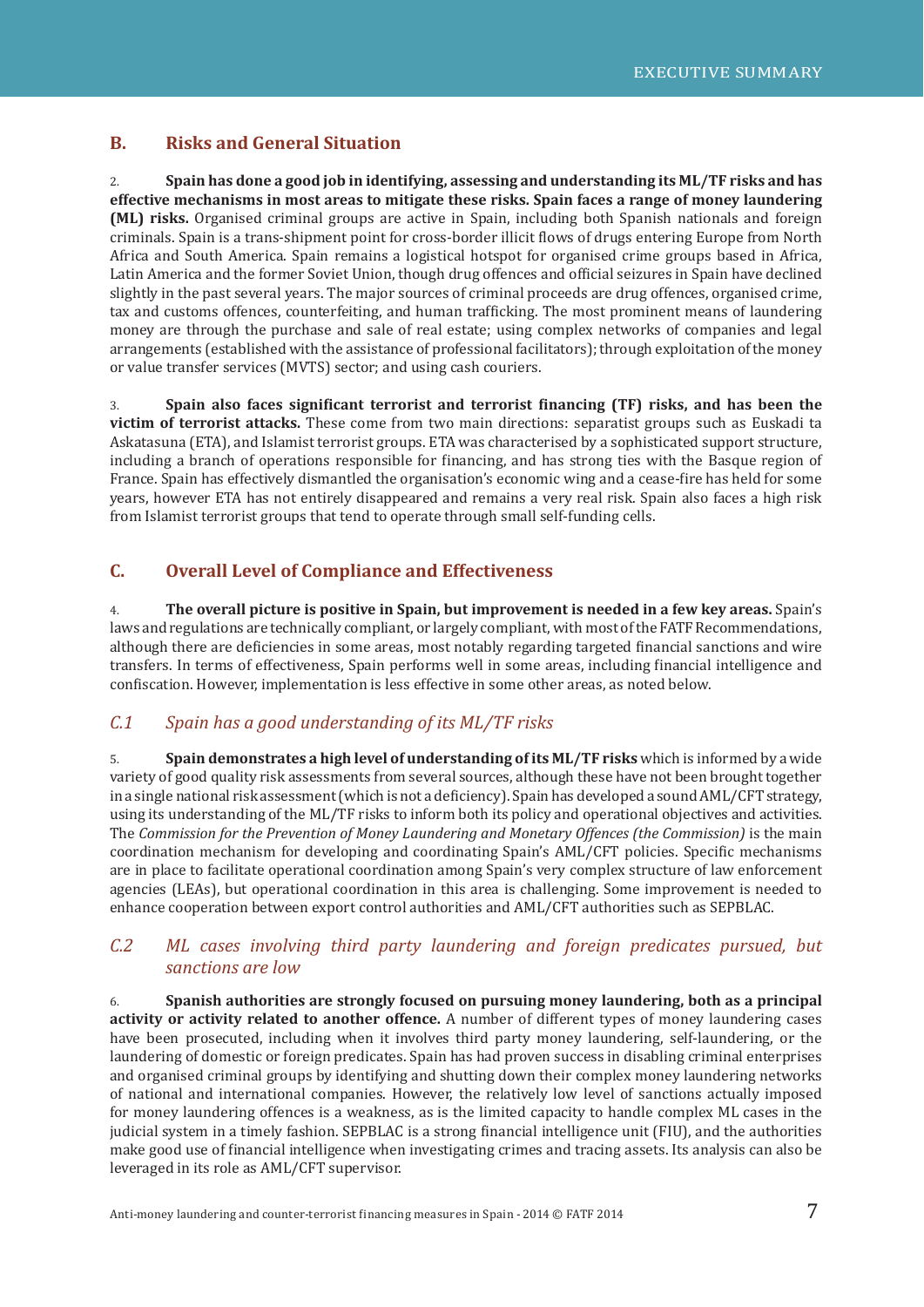7. **Spanish authorities aggressively pursue confiscation of the proceeds of crime using a comprehensive framework of criminal, civil, and administrative procedures.** Confiscation is a key goal of investigators and prosecutors. Spain takes provisional measures at the earliest possible stage, against all types of assets, to preserve them for confiscation. It should be noted that the value of assets such as properties and companies is often significantly depleted by the time of their confiscation for reasons such as the fall in real estate prices. Spain also repatriates and shares frozen/seized assets with other countries, something which is particularly easy to do in the EU context.

### *C.3 Terrorist organisations and financial flows are disrupted, but targeted financial sanctions are rarely used as a tool to prevent the flow of funds to terrorist groups located abroad*

8. **Spain faces high risks from terrorism and terrorist financing, but has a good understanding <b>Spain of those risks.** The national counter-terrorism strategy is focused on disrupting and dismantling terrorist organisations, with a specific focus on the threats to Spain posed by ETA and Islamist terrorist groups. This strategy has worked, particularly against ETA whose financing and support networks have been effectively shut down. Spain has also had some success disrupting outbound financing destined for Islamist terrorist groups in the Maghreb. Spain is one of the most active countries in Europe for terrorism prosecutions, with the highest numbers of individuals in court proceedings for terrorism offences. Spain has obtained numerous convictions for terrorist financing activity, pursuant to its offences of membership in a terrorist organisation and collaboration with a terrorist group. A new stand-alone terrorist financing offence was added to Spain's Penal Code in 2010 which enables terrorist financing activity to be pursued separate from any other collaboration, involvement or membership in a terrorist organisation. No convictions have yet been obtained under this offence, but prosecutions are currently underway. The level of sanctions is acceptable on its face, but in practice, prison sentences being levied against terrorist financiers are low.

9. **However, Spain's implementation of targeted ϐinancial sanctions relating to terrorism suffers**  from serious technical and practical deficiencies. The EU regulations through which TFS are applied in Spain use procedures that impose an unacceptable delay on the transposition of new designated entities into EU sanctions lists. Spain has recently implemented additional domestic legislation aimed at addressing these gaps, but the new mechanism is not yet tested. Another practical concern is Spain's failure to propose or make any designations pursuant to the UN resolutions, for example, in appropriate circumstances, when a prosecution in Spain is not possible. Similar underlying problems affect TFS regarding proliferation, but are partly mitigated by additional EU measures. Aside from these problems, implementation of TFS by the private sector and supervision for compliance with these requirements is generally satisfactory.

### *C.4 Implementation of preventive measures by banks and notaries is good, but varies across other sectors*

10. **Spain's preventive measures are based on the EU Money Laundering Directive, but Spain has taken the additional step of updating its national laws and regulations to implement the revised FATF Standards, in advance of updated EU instruments.** Implementation of preventive measures is strongest in the banking sector, although some larger banks do not yet oversee their foreign operations to a groupwide standard. Notaries also demonstrate generally good implementation of preventive measures, although customer due diligence (CDD) measures could be improved further. This is noteworthy, given the important role of banks and notaries within the Spanish financial sector. Implementation in the other sectors varies considerably. The insurance and securities sectors have a basic but limited awareness of the risks, follow a rules-based approach, and rely on banks and notaries as their principal AML/CFT safeguard. The money and value transfer sector has voluntarily strengthened its preventive measures in response to past criminal exploitation. Designated non-financial businesses and professions (DNFBPs) generally apply the required measures adequately, but do not follow a risk-based approach. Lawyers are a particular concern, as noted below.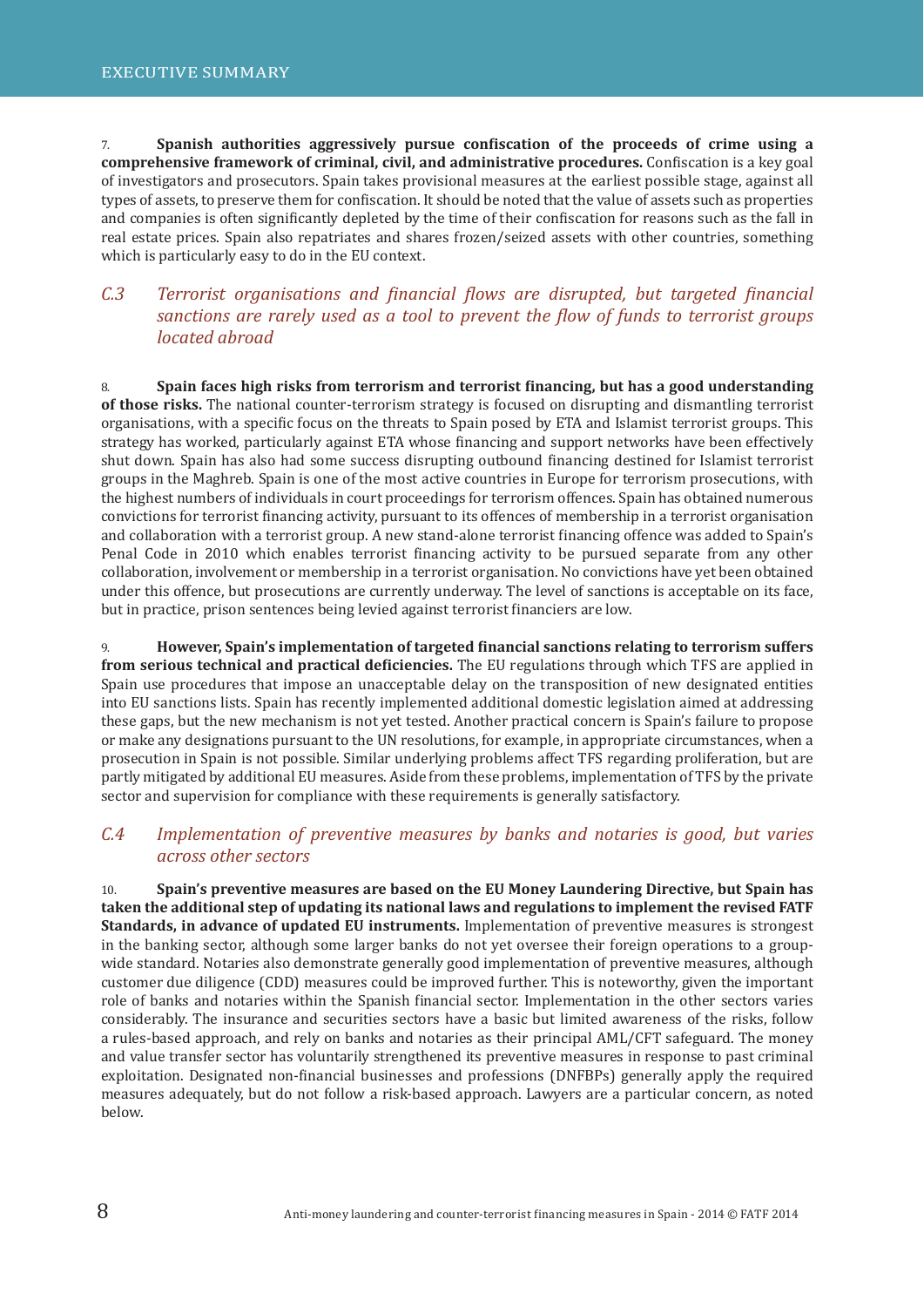### *C.5 The system for supervising AML/CFT compliance is strong, but more resources are needed*

11. **Spain has a strong system of AML/CFT supervision in the financial sectors.** As the main AML/CFT supervisor, SEPBLAC has a sophisticated approach to risk analysis, which drives both the risk assessment process and the supervisory approach. The Bank of Spain has improved its engagement with the AML/CFT supervisory regime. The prudential supervisors of the insurance and securities sectors take a primarily rules-based approach to their supervision. In some parts of the DNFBP sector, establishing AML/ CFT supervision proportionate to the risks is a work in progress, particularly for lawyers, auditors and tax advisers, and the real estate sectors. Coordination between supervisors in Spain generally works well, and is particularly strong between SEPBLAC and the Bank of Spain. However, SEPBLAC will need substantial additional resources to extend AML/CFT supervision to all DNFBP sectors and ensure adequate oversight of high-risk sectors.

### *C.6 Spain's system for ensuring access to beneficial ownership information on legal persons is an example of good practice*

12. **Spain's system is generally effective in ensuring access to basic and beneficial ownership information on legal persons.** Law enforcement authorities have shown that they can successfully investigate complex money laundering networks of legal persons, and can identify and prosecute the beneficial owners in such cases. The authorities have a relatively good understanding of the ML/TF risks and vulnerabilities of legal persons created in Spain. Beneficial ownership information on Spanish companies is easily and rapidly available to competent authorities via the notary profession's Single Computerised Index - an example of good practise which is noted below. Recent changes will further secure Spanish legal persons against criminal misuse, although some specific weaknesses still remain to be addressed.

### *C.7 International cooperation generally works well, but is challenging with offshore centres, and more resources are needed in the area of conϔiscation*

13. **International cooperation is particularly important given that many of Spain's large ML cases have international links,** and often use complex, opaque structures of legal persons and arrangements, some of them in off-shore centres. LEAs and prosecutorial authorities view international cooperation as a critical matter of high importance, and have achieved success in high profile ML and TF cases. They are focused on both providing mutual legal assistance in a constructive and timely manner, and also proactively seeking international cooperation, as needed. International cooperation is generally effective, although cooperation is more difficult outside an EU context, and Spain experiences particular problems cooperating with some offshore financial centres. There are also capacity constraints affecting cooperation on confiscation issues.

### **D. Priority Actions**

- 14. The prioritised recommended actions for Spain, based on these findings, are:
	- Intensify supervision of lawyers, real estate agents, and TCSPs.
	- **Fill the gaps in supervision of MVTS operators, through proactive measures to identify and sanction** unlicensed MVTS operators; and working with foreign counterparts to ensure adequate supervision of MVTS operating under passporting rules. Conduct outreach to: MVTS on the potential risks posed by their own customers, and how to mitigate them in line with the risk-based approach (RBA); and to banks on where the specific risks lie in Spain's MVTS sector, how to mitigate those risks in line with the RBA, and encouraging them to provide banking services to MVTS on that basis.
	- Ensure adequate sanctions, beyond fines, are applied for money laundering offences; and amend the Penal Code to extend the maximum period of disbarment for professionals.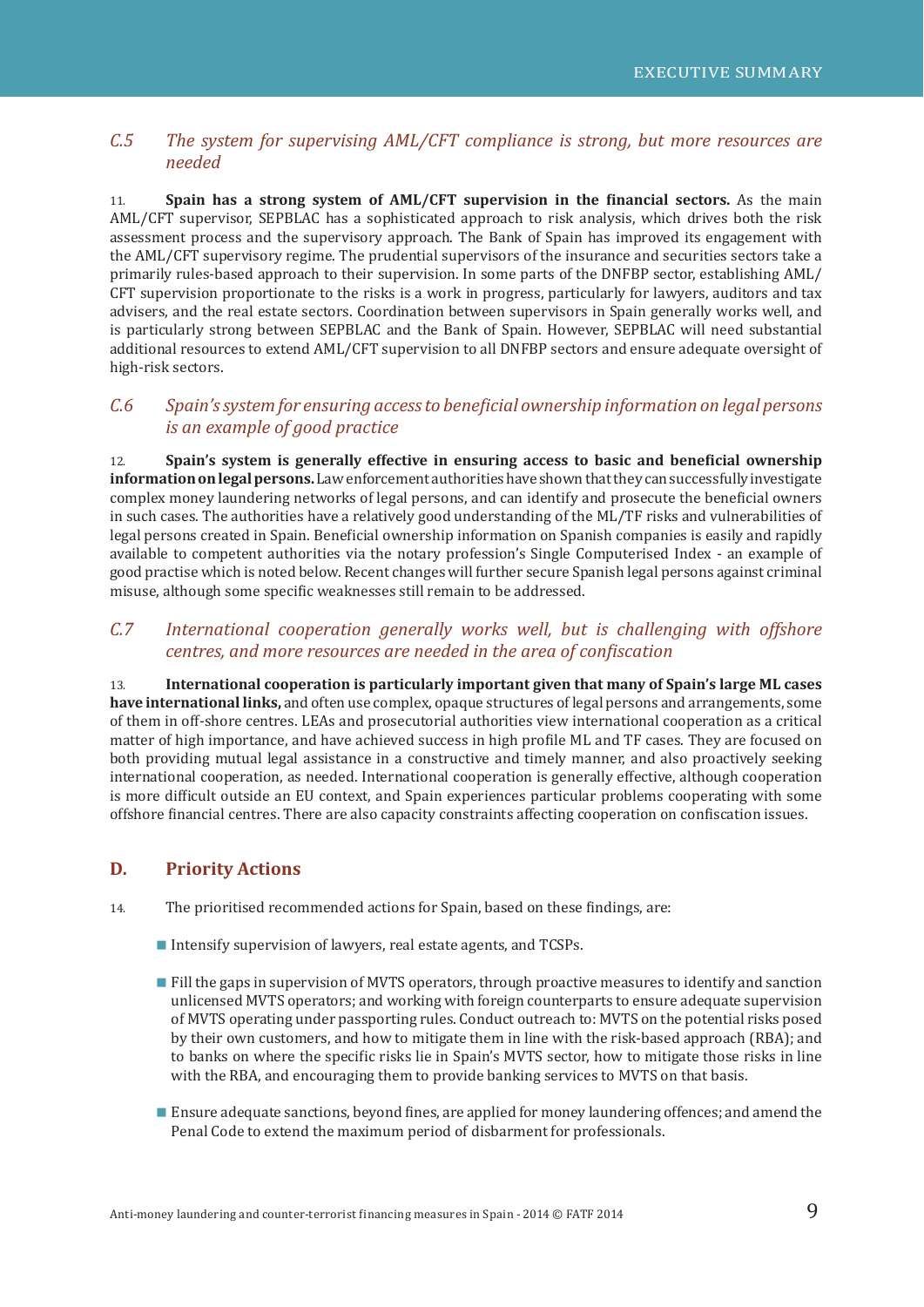- Apply targeted financial sanctions when appropriate (e.g., when it is not possible to prosecute the offender).
- Increase SEPBLAC's resources for AML/CFT supervision.
- Work through the EU to promptly update the wire transfer regulations, and bring them into line with the revised FATF Recommendations.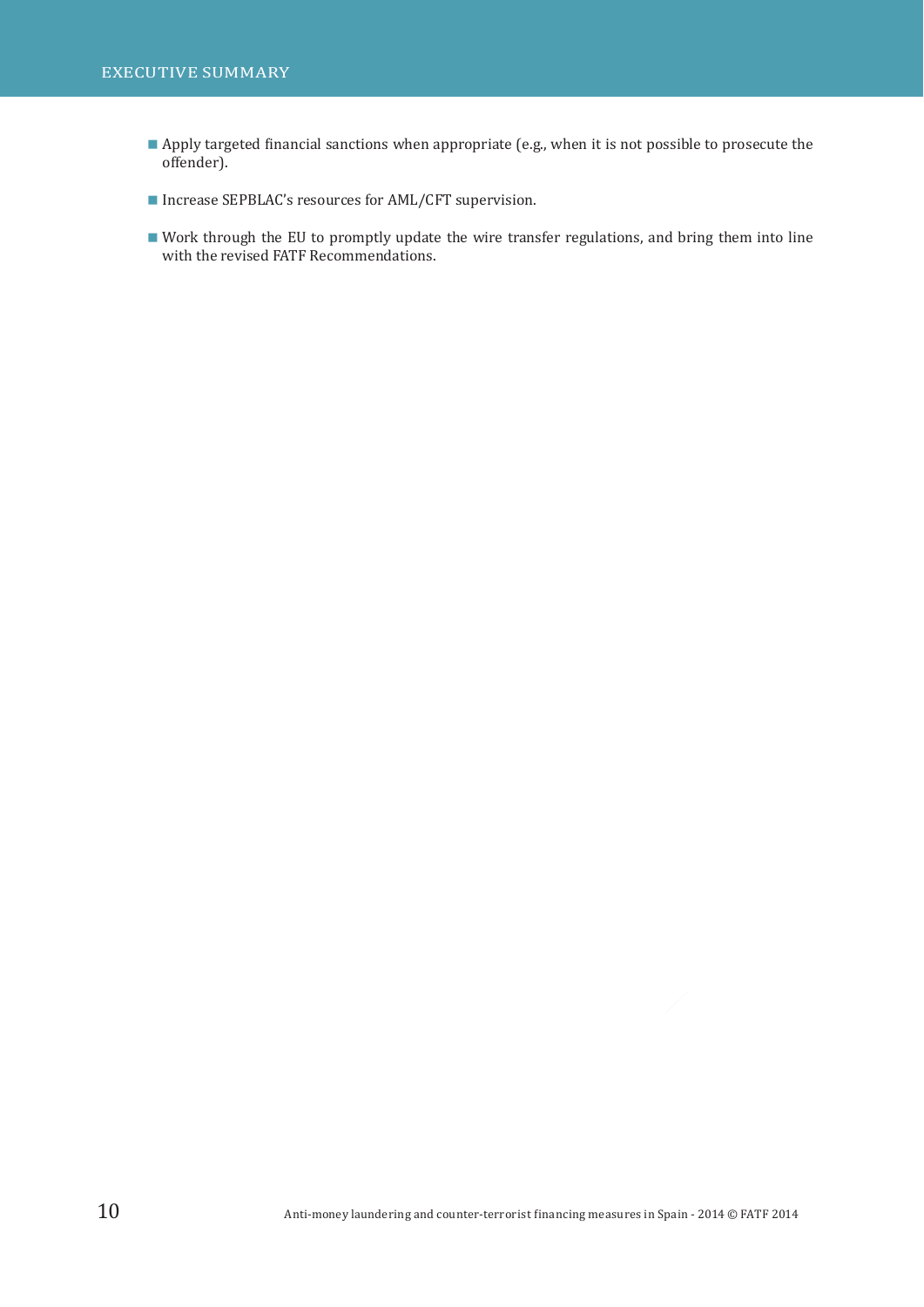#### **Table 1. Effective Implementation of Immediate Outcomes**

#### **Effectiveness**

### **1.** Risk, Policy and Coordination Substantial Substantial

Overall, Spain has done a good job in identifying, assessing and understanding its ML/TF risks and has effective mechanisms in most areas to mitigate these risks. The competent authorities are engaged, well-led and coordinated by the Commission. Coordination is good at the policy level and among supervisors at the policy and operational levels. However, the number and overlapping responsibilities of LEAs makes de-confliction a necessity and coordination a challenge.

Given the relatively short period of time the risk-based approach has been formalised among obliged entities as a group, the banking sector has the best understanding of the risks and implements a sound risk-based approach. However, the understanding of risk and implementation of riskbased measures is variable in other sectors. There is also some variability in how well Spain uses the risk assessment to address priorities and policies. The system has resulted in some mitigation of ML and TF risks. However, there is inadequate cooperation and coordination between the competent authorities responsible for export control, and other competent authorities (such as SEPBLAC) who can add value in the area of detecting proliferation-related sanctions evasion.

#### **2.** International Cooperation Substantial Substantial Substantial

Spain demonstrates many of the characteristics of an effective system in this area, and only moderate improvements are needed. It generally provides constructive and timely information or assistance when requested by other countries, including: extradition; the identification, freezing, seizing, confiscation and sharing of assets; and providing information (including evidence, financial intelligence, supervisory and available beneficial ownership information) related to ML. TF or associated predicate offences. Some problems have arisen in the context of Spain making requests to and sharing assets with non-EU countries with legal systems which are very different to Spain's. However, these issues do not appear to be overly serious or systemic.

Spain routinely seeks international cooperation to pursue criminals and their assets and, in general, this works well. Cooperation with tax havens presents challenges. However, Spain has had some success in resolving some of these issues (for example, involving international cooperation with Andorra, San Marino and Switzerland). The exception is mutual legal assistance and extradition requests to Gibraltar, with whom Spain deals indirectly through the UK authorities which causes delays.

All of the law enforcement and prosecutorial authorities met with during the on-site visit viewed international cooperation as a critical matter of high importance. They are focused on providing information, evidence and assistance in a constructive and timely manner, and also proactively seeking international cooperation, as needed. Spain relies heavily on cooperation with its foreign counterparts (particularly when pursuing cases involving the laundering of foreign predicate offences, or the activities of trans-national organised crime groups) and has achieved success in high profile ML and TF cases (for example, White Whale, Malaya, dismantling of ETA's economic and financing network).

Spain was also able to provide concrete examples of organised crime groups and financing networks of terrorist groups which have been dismantled through these efforts. This is an important factor in the Spanish context, given the nature of its ML/TF risks.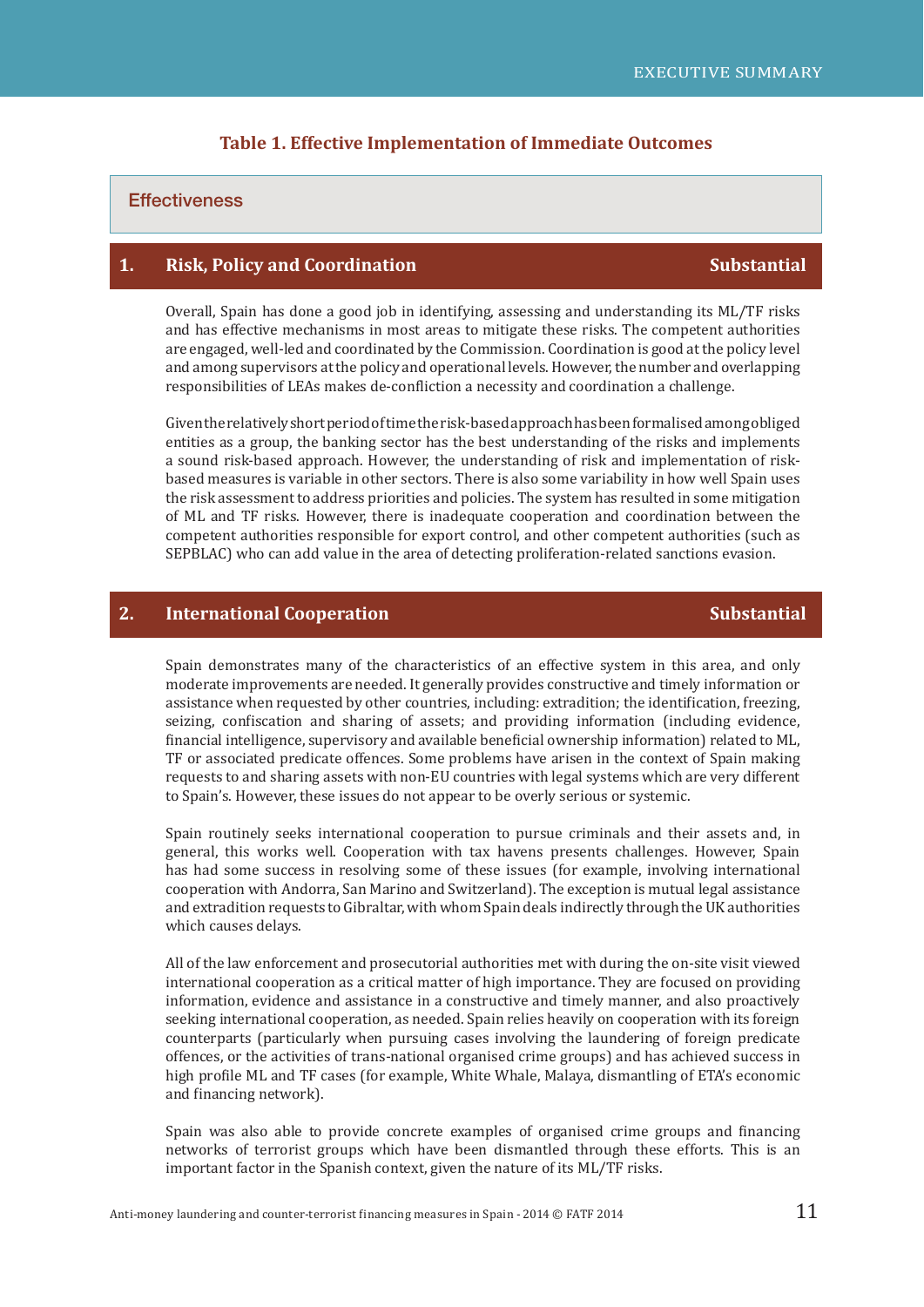It is expected that Spain's focus on international cooperation, and the additional measures that it is taking to increase the transparency of basic and beneficial ownership information (such as implementation of the Financial Ownership File) will be important steps toward making Spain an unattractive location for criminals (including terrorists) to operate in, maintain their illegal proceeds in, or use as a safe haven.

### **3.** Supervision Substantial

Spain has a strong system of AML/CFT supervision in the financial sectors and has demonstrated that its supervision and monitoring processes have prevented criminals from controlling financial institutions. In addition, the process has also resulted in identifying, remedying and sanctioning violations or failings of risk management processes.

The supervisory approach to parts of the DNFBP sector is a work in progress. Uncertainties about the numbers of lawyers caught by the AML/CFT Law and their lack of understanding of the risks, the level of knowledge in the auditing and tax advisor sectors, and the high risks in the real estate sector all suggest that the authorities need to focus their attention on the sub-sectors lacking supervisors, central prevention units, or where there is higher risk to improve the overall level of effective supervision in the DNFBP sector. However, SEPBLAC is aware of these challenges, and based on SEPBLAC's achievements to date in the financial sector, the assessment team is comfortable that SEPBLAC has the ability to move forward on these issues.

SEPBLAC's approach to risk analysis is elaborate. It drives both the risk assessment process and the supervisory approach. The Bank of Spain has improved its engagement with the AML/CFT supervisory regime. Nevertheless, there are some areas where moderate improvements are needed, as outlined below. Based on the comprehensive risk assessments done by SEPBLAC, its effective partnership with the Bank of Spain in the banking sector, its work in the MVTS sector, its directive stance in the remainder of the financial sectors, and its understanding of the risks in the DNFBP sector which will inform its approach in that sector going forward, Spain has achieved a substantial level of effectiveness for Immediate Outcome 3.

### **4. Preventive Measures Moderate State According to the Moderate Moderate**

The overall strength of the preventive measures applied by Spain's financial institutions is most notable in the banking sector. The banking sector has developed a good understanding of its ML/TF risks and applies the AML/CFT measures according to the risks. The sector has a low appetite for risk, and seems conscientious in its application of AML/CFT obligations. The controls applied by this key sector are relatively strong, although some improvements are needed.

Consolidation has left Spain's banking sector with fewer, but larger banks, mostly able to implement sophisticated, professional, and risk-based AML/CFT controls - although they have not fully completed the processes of integrating their systems following consolidation and bringing customer files into line with the current legal requirements. Additionally, most banks need to update their procedures to account for the new obligations such as domestic PEPs. There are variations in the effectiveness of group oversight at institutions with branches and operations outside Spain.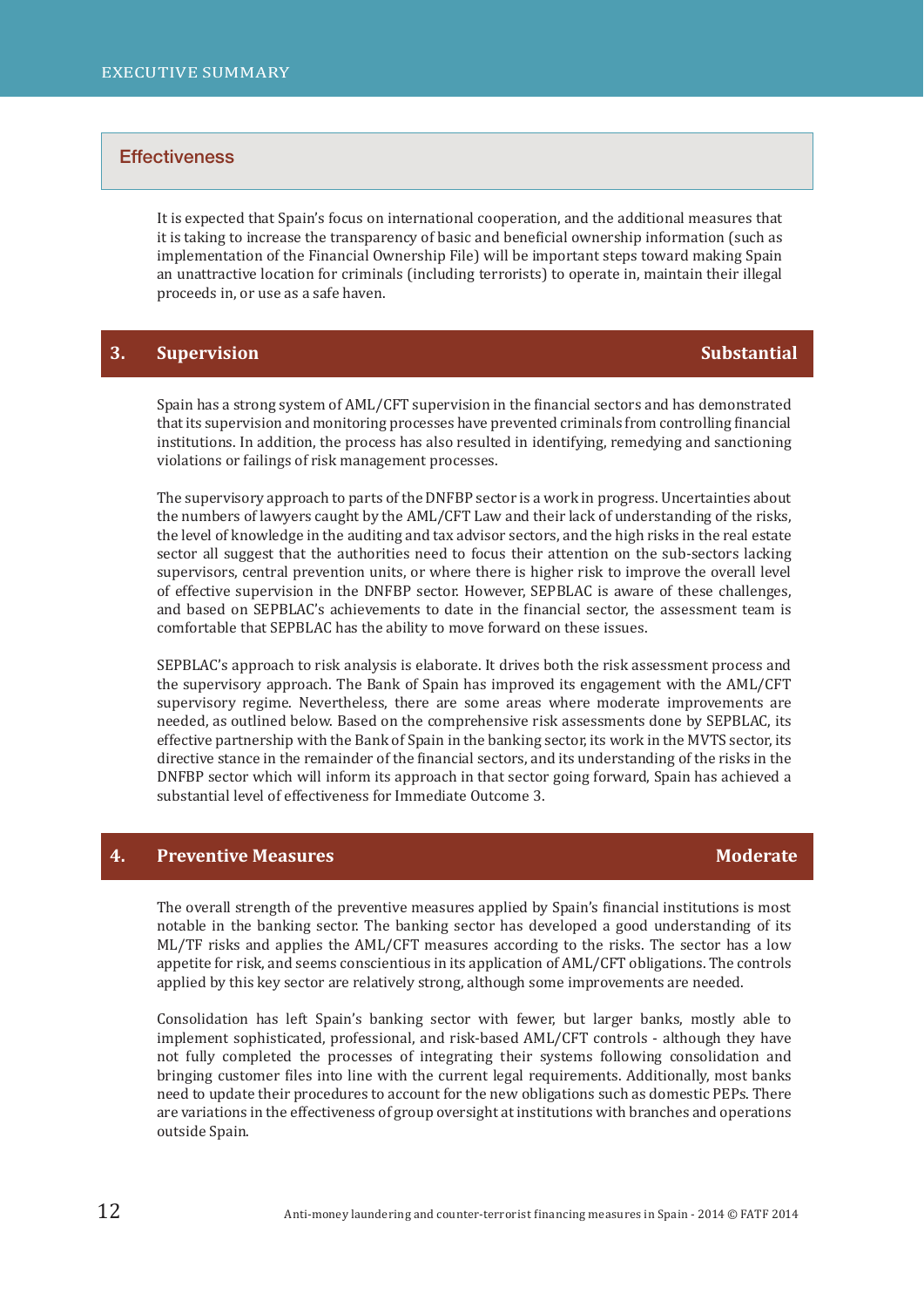Of the other ϐinancial institutions, the MVTS sector has strengthened its preventive measures in response to past criminal exploitation, in particular to mitigate the risk of bad agents by keeping a register of these agents. MVTS providers have been working with the authorities to enhance the AML/CFT measures, such as stronger CDD, lower limits on cash transactions and systematic reporting to the FIU of all transactions. The risk awareness of the MVTS sector is uneven: despite good awareness of the specific risks involved in MVTS operations, the MVTS sector believes its general risk level to be low relative to other sectors. The insurance and securities sectors have a basic but limited awareness of the risks, follow a rules-based approach to the implementation of preventive measures, and most rely on their associated banks and notaries as their principal AML/CFT safeguard.

 Of the DNFBPs, the strengthening of the preventive measures is most notable with the notaries sector. The notaries sector has made significant progress as a result of the establishment of the OCP (a centralised prevention unit), which has raised awareness and capacity throughout the sector. Also, the development of elaborate risk indicators and additional STR reporting through the OCP has promoted a good understanding of its ML/TF risks and level of compliance. There is though room to further strengthen the scrutiny notaries give to beneficial ownership and the overall structure of ownership and control.

 The effective implementation of preventive measures varies across the other DNFBPs. In general, the real estate sector, accountant and auditors and casinos seem to adequately apply the required measures, but do not have a risk-based or proactive approach. Lawyers seem to be an outlier, with limited awareness of their ML/TF risks and obligations, and little evidence that effective controls are in place. Similarly for TCSPs, as the authorities have not paid any attention to the supervision of TCSPs, their level of understanding of ML/TF risk and AML/CFT compliance will most likely be limited.

 The wide variety of understanding of the risks, and the resulting wide variations in how the risks are managed, suggests the obliged sectors exhibit, overall, an uneven range of effectiveness in the implementation of preventative measures. The understanding of the risks and the concomitant controls needed seem strongest in the banking sector, although some larger banks do not yet oversee their foreign operations to a group-wide standard. Notaries have a good understanding of the risks, and have taken adequate mitigating measures, although some CDD measures could be improved further. If assessed separately, both these sectors would be rated higher than all the obliged sectors as a whole. Of all the obliged sectors, the legal sector is at a low level of effectiveness.

For all obliged sectors, there are some systemic issues relating to understanding and mitigating the risks relating to legal arrangements, trustees and lawyers. Measures on high risk countries and domestic PEPs cannot yet be evaluated. Wire transfers are not yet subject to rules compliant with FATF Standards. It therefore seems that overall there is still some way to go before the obliged sectors as a whole exhibit a substantial level of effectiveness.

The assessment team considers the banking and notaries sectors material for the level of compliance of the whole Spanish financial and DNFBPs sectors. In the case of banks this is largely because of the structure of the financial sector where banks, insurance and securities companies are part of a group; and in the case of notaries, it is because they are legally required to be involved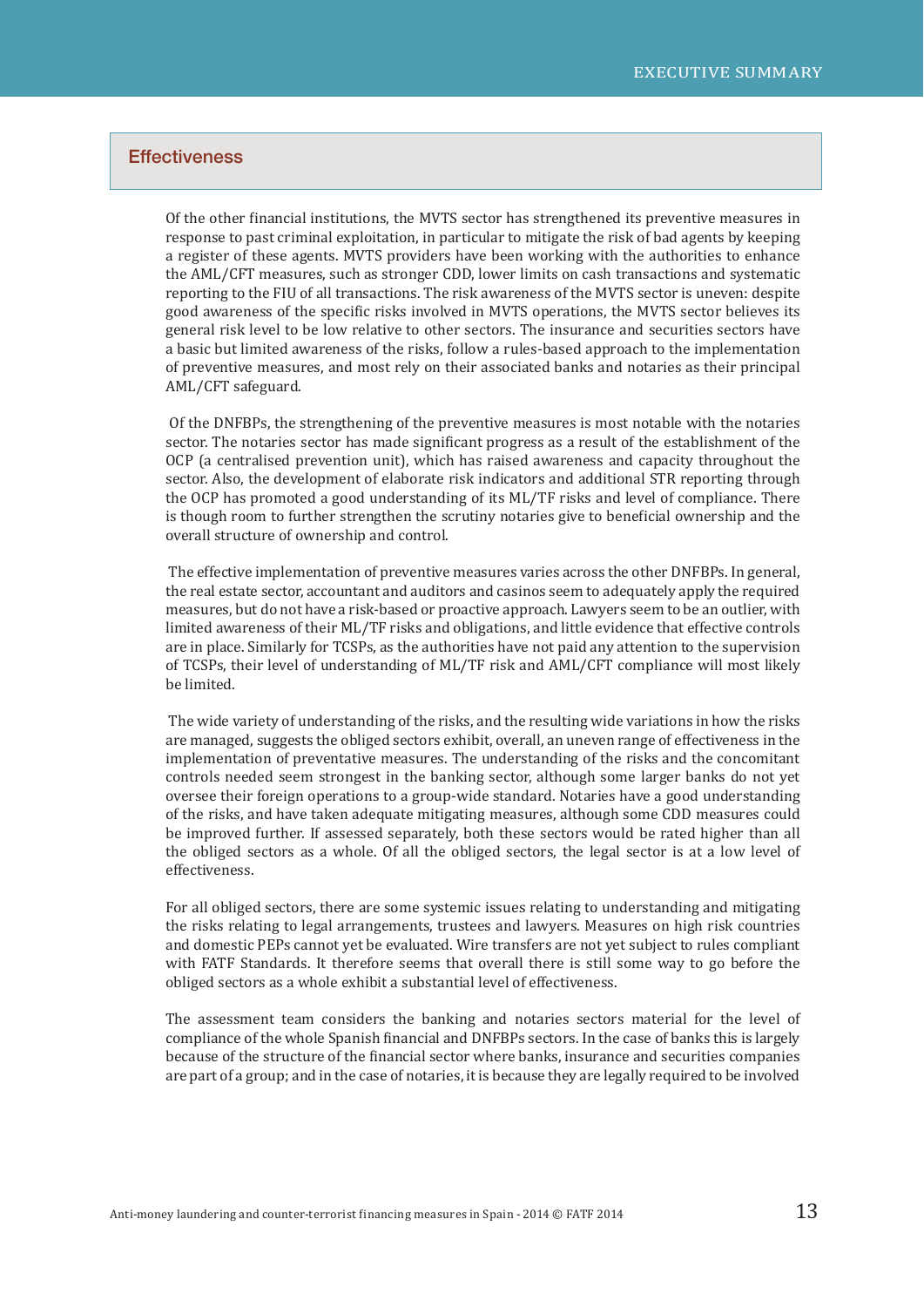in a wide range of acts and transactions, including real estate transactions and the formation of legal persons. Nevertheless, also in these two sectors moderate improvements are still necessary.

In all other financial and DNFBP sectors, major improvements with regards to understanding the ML/TF risk and the RBA are required, and with the lawyers and TCSPs even fundamental improvements are necessary.

#### **5. Legal Persons and Arrangements Substantial**

In terms of ensuring access to basic and beneficial ownership information on legal persons, Spain's system is generally effective. Law enforcement authorities have shown that they can successfully investigate money laundering cases which make extensive use of legal persons, and can identify and prosecute the beneficial owners in such cases. Beneficial ownership information on Spanish companies is easily and rapidly available to competent authorities via the notary profession's Single Computerised Index. Spain's measures for managing and enabling access to information are an example of good practice for other countries.

Some weaknesses remain in the implementation of preventive measures against the misuse of legal persons and arrangements, but, overall, appear relatively minor compared to the positive features of the Spanish system. They include: the limited information on beneficial owners of foreign legal arrangements (which is not a frequent occurrence); the limited transparency of transfer of shares on SAs that are not listed in the stock exchange (which is a limited number); the ability of not-yet-registered companies to make financial transactions for up to two months (a problem which is mitigated by the availability of information in the notaries' Single Computerised Index as well as in financial institutions and DNFBPs customer files); and limitations of the extent to which notaries verify the identity of the beneficial owner and the chain of ownership (which is also mitigated by the Single Computerised Index and by the fact that, in most instances, at least one risk indicator is met and triggers the obligation to verify the identity of the beneficial owner). In addition, guidance on conducting CDD of legal arrangements is non-existent, CDD measures in respect of trusts and trustees only took effect during the on-site, and it is too early to assess how the new obligations are implemented in practice.

Spain's system will be strengthened by recent changes to Spain's laws and regulations (in particular corporate criminal liability, and by additional practical measures under development (in particular the financial ownership file and reporting entities' access to the beneficial ownership database). These will, over time, make it significantly more difficult for criminals to misuse Spanish legal persons.

#### **6. Financial Intelligence High High High High High High**

Spain's use of financial intelligence and other information for ML and TF investigations demonstrates the characteristics of an effective system, and only minor improvements are needed. The competent authorities collect and use a wide variety of financial intelligence and other relevant information (much of which can be accessed directly and in real time by both the FIU and the LEAs) to investigate ML, TF and associated predicate offences. Particularly rich sources of information are to be found in the notaries' Single Computerised Index (described in Box 6), and in the Tax Agency database. This information is generally reliable, accurate, and up-to-date. The competent authorities have the resources and expertise to use this information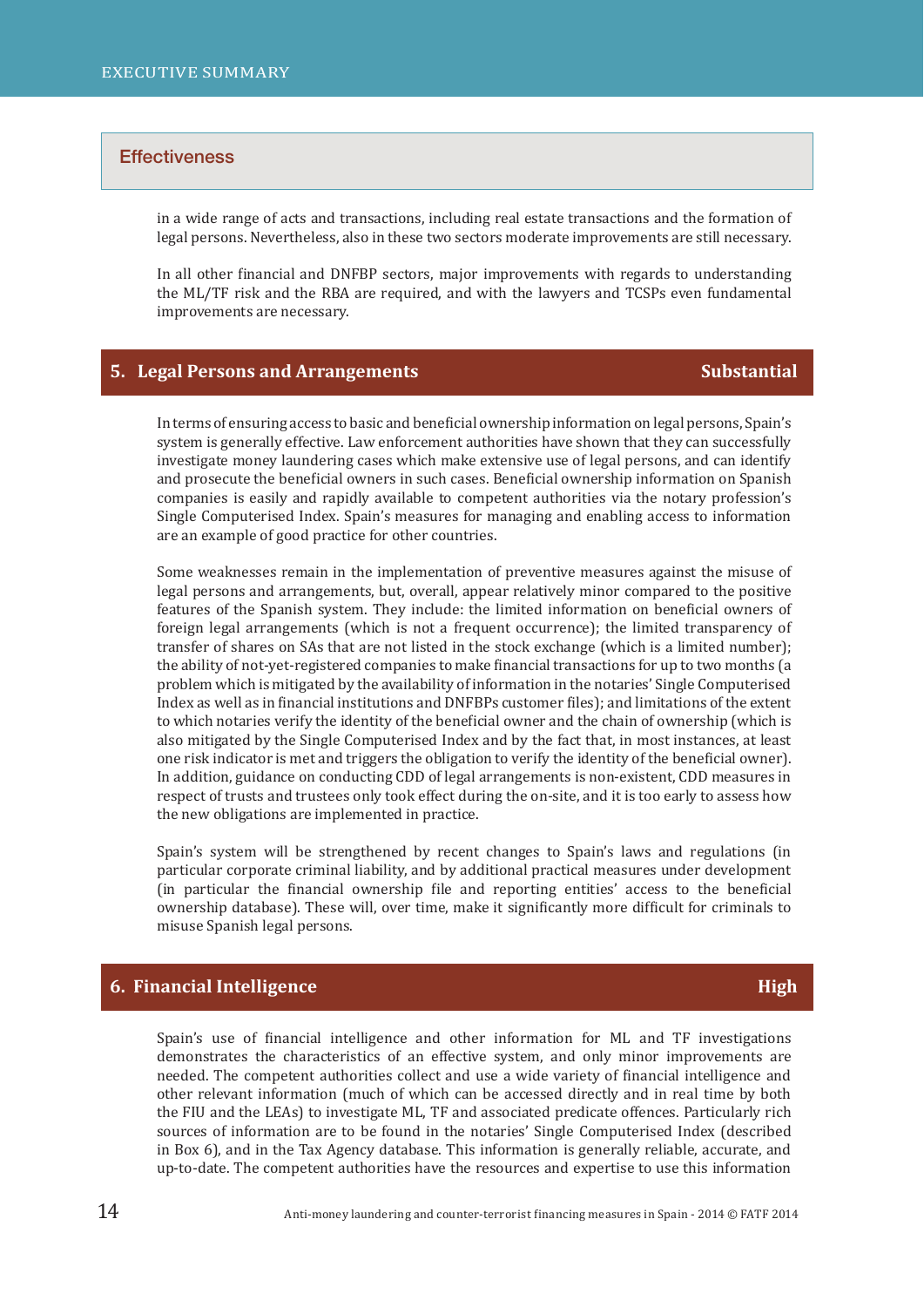effectively to conduct analysis and financial investigations, identify and trace assets, and develop operational and strategic analysis.

The assessment team weighed the following factors heavily: the numerous case examples and statistics demonstrating how the vast majority of SEPBLAC's analysis is actionable (either initiate investigations or support existing ones); the numerous case examples demonstrating the ability of the LEAs to develop evidence and trace criminal proceeds, based on their own investigations or by using the financial intelligence reports from SEPBLAC; the ability of SEPBLAC to access tax information without prior judicial authorisation; the ability of the LEAs to access, in real time, the notaries' Single Computerised Index which contains verified legal and beneficial ownership information; and SEPBLAC's ability to leverage, in its role as the FIU, information obtained through exercising its supervisory functions (and vice-versa).

#### **7. ML Investigation and Prosecution Substantial** Substantial

Spain demonstrates many of the characteristics of an effective system, particularly in relation to its ability and success in investigating and prosecuting ML at all levels, especially cases involving major proceeds-generating offences. The authorities regularly pursue ML as a standalone offence or in conjunction with the predicate offence, third party ML (including by lawyers who are professional money launderers), self-laundering, and the laundering of both domestic and foreign predicates. It is standard procedure to undertake a parallel financial investigation, including in cases where the associated predicate offences occurred outside of Spain. The authorities provided many cases which demonstrate their ability to work large and complex ML cases successfully through to conviction, and the front end of the system (investigations and prosecutions) demonstrates a high level of effectiveness. These factors were weighted very heavily, particularly since the types of cases being pursued through to conviction are in line with the ML risks in Spain and its national priorities.

The only weakness of the system comes at the conclusion of the criminal justice process (sanctions). In particular, there is concern about the level of sanctions (terms of imprisonment and periods of disbarment) actually being imposed in practice in serious ML cases, and their dissuasiveness and proportionality. The average term of imprisonment in 2012 for ML was 2 years. Imprisonment over 5 years is rarely received (4 cases in 2012). Criminal fines appear to be the most utilised type of sanction and are often in the millions of euros. On their face, the fines appear to be sufficiently dissuasive; however, it is not known to what extent they are recovered in practice. Although the dissuasiveness and proportionality of sanctions are always important factors, Spain was also able to provide concrete statistics and information demonstrating that its systems for investigating and prosecuting ML are resulting in the disruption and dismantling of organised criminal groups in Spain. These sorts of results would be expected of a well-performing AML/CFT system and, therefore, mitigate the weight given to the factor.

#### **8. Confiscation Substantial**

Spain's system of provisional measures and confiscation demonstrates many characteristics of an effective system, and only minor improvements are needed. Spain's focus on provisional measures and confiscation reflects its national AML/CFT policies, and particularly its priorities on tackling organised crime, including ML by foreign criminals through the real estate sector, the laundering of proceeds through tax crimes, and bulk cash smuggling. Statistics show that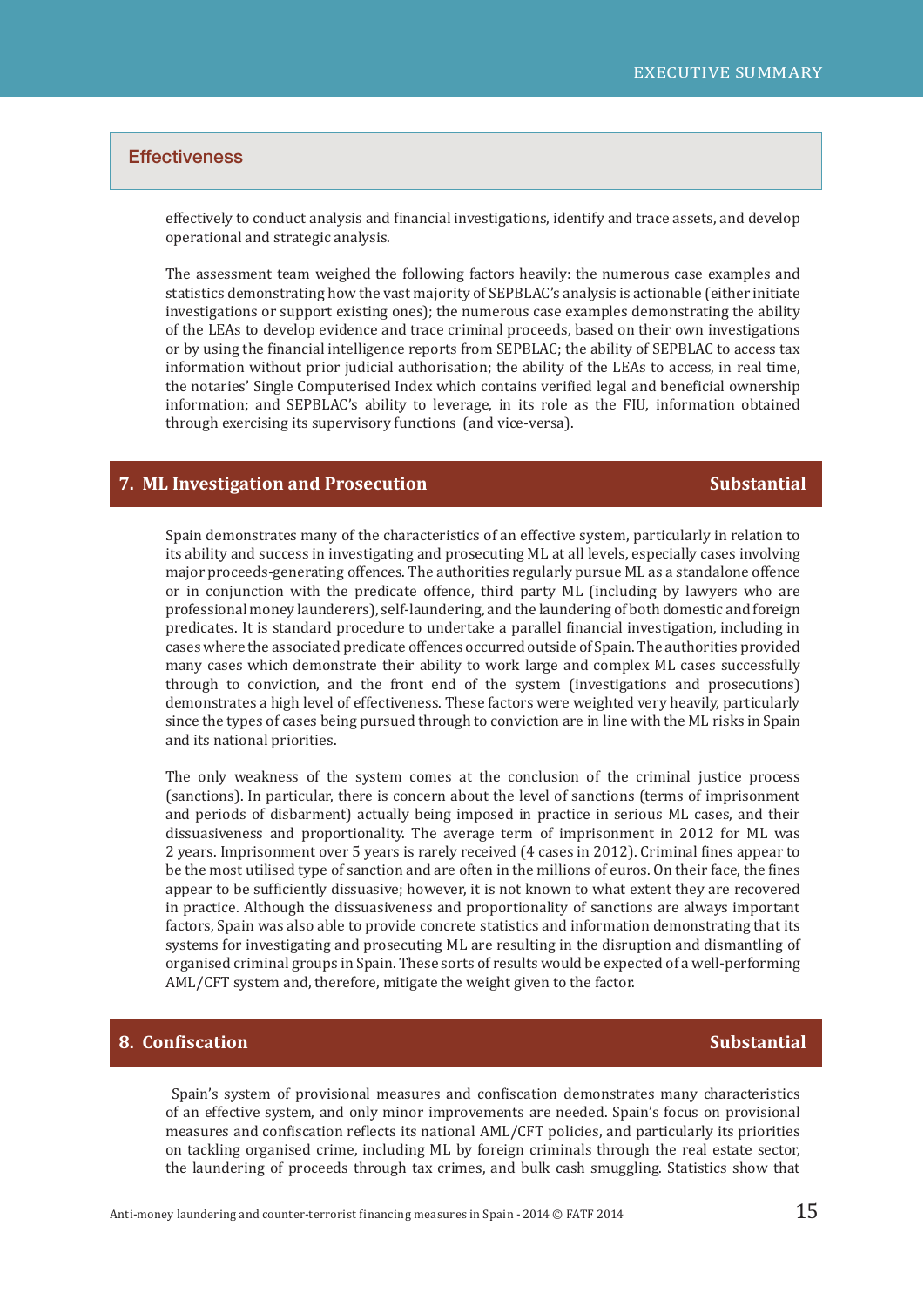organised criminal groups are being dismantled and deprived of their proceeds. This is all in line with the overall ML/TF risks facing Spain, and was an important factor in this assessment.

International cooperation is being both requested and provided by Spain in connection with tracing assets, and taking provisional measures and confiscation. This is particularly important in the Spanish context, given the risk of foreign criminals resident in Spain, and having assets both in the country and abroad. Spain is pursuing high-value assets such as properties and companies which is also a key factor, given that many of the large, complex ML cases involve criminals investing in the Spanish real estate market through complex networks of companies. Other important elements are that provisional measures are pursued in a timely manner.

There is a need to enhance mechanisms for asset sharing and repatriation with other countries (something that works relatively well with other EU countries, but is more challenging with non-EU countries). This issue is mitigated and given less weight in the Spanish context because it actively and regularly pursues ML investigations and prosecutions involving the proceeds of foreign predicate offences (rather than deferring to the more passive approach of responding to international cooperation requests from other countries).

The assessment team gave less weight in this area to statistics of the value of assets confiscated and frozen/seized. More emphasis was placed on statistics of the number and type of assets involved, and qualitative information such as case examples. The reason is that valuations of assets frozen/seized, rarely corresponds with the final value realised by the authorities because the assets depreciate while under management by the authorities. This is a particularly relevant issue in Spain because many of the assets confiscated are properties (Spain suffered a collapse of its property market), and companies and businesses (which are difficult to manage in such a way that there full value is retained, particularly given the timetable to bring complex cases to final conclusion). This is not inconsistent with the main objective of Immediate Outcome 8 which is to deprive criminals of the proceeds of their crimes—a result which is achieved, provided that provisional measures are taken in a timely manner (preventing the criminal from hiding or dissipating the assets) and regardless of whether the government ultimately realises their full value at the time of confiscation (although this is obviously desirable). This is also in line with paragraph 52 and 53 of the Methodology which cautions that the "assessment of effectiveness is not a statistical exercise", and such data should be interpreted "critically, in the context of the country's circumstances".

#### **9. TF Investigation and Prosecution Substantial** Substantial

Spain demonstrates many of the characteristics of an effective system, and only moderate improvements are needed. Factors that weighed heavily in this conclusion were Spain's proven success in investigating and prosecuting TF-related activity (both by domestic terrorist groups such as ETA, and others such as Islamist terrorists), giving specific attention to attacking economic, financial and terrorist support networks. This is entirely consistent with Spain's national counterterrorist strategy. The authorities provided many case examples that demonstrate their significant experience combating terrorism and its financing, based both domestically and overseas, and the support networks associated with terrorist groups. This was supported by statistics, including those demonstrating that Spain is one of the leading countries in Europe in this area, with the highest numbers of individuals in court proceedings for terrorism and TF offences. The operation which successfully dismantled the economic arm of ETA was particularly persuasive, and demonstrated strong use of financial investigations in counter-terrorism operations, and good coordination between the relevant authorities. Another important factor were the cases which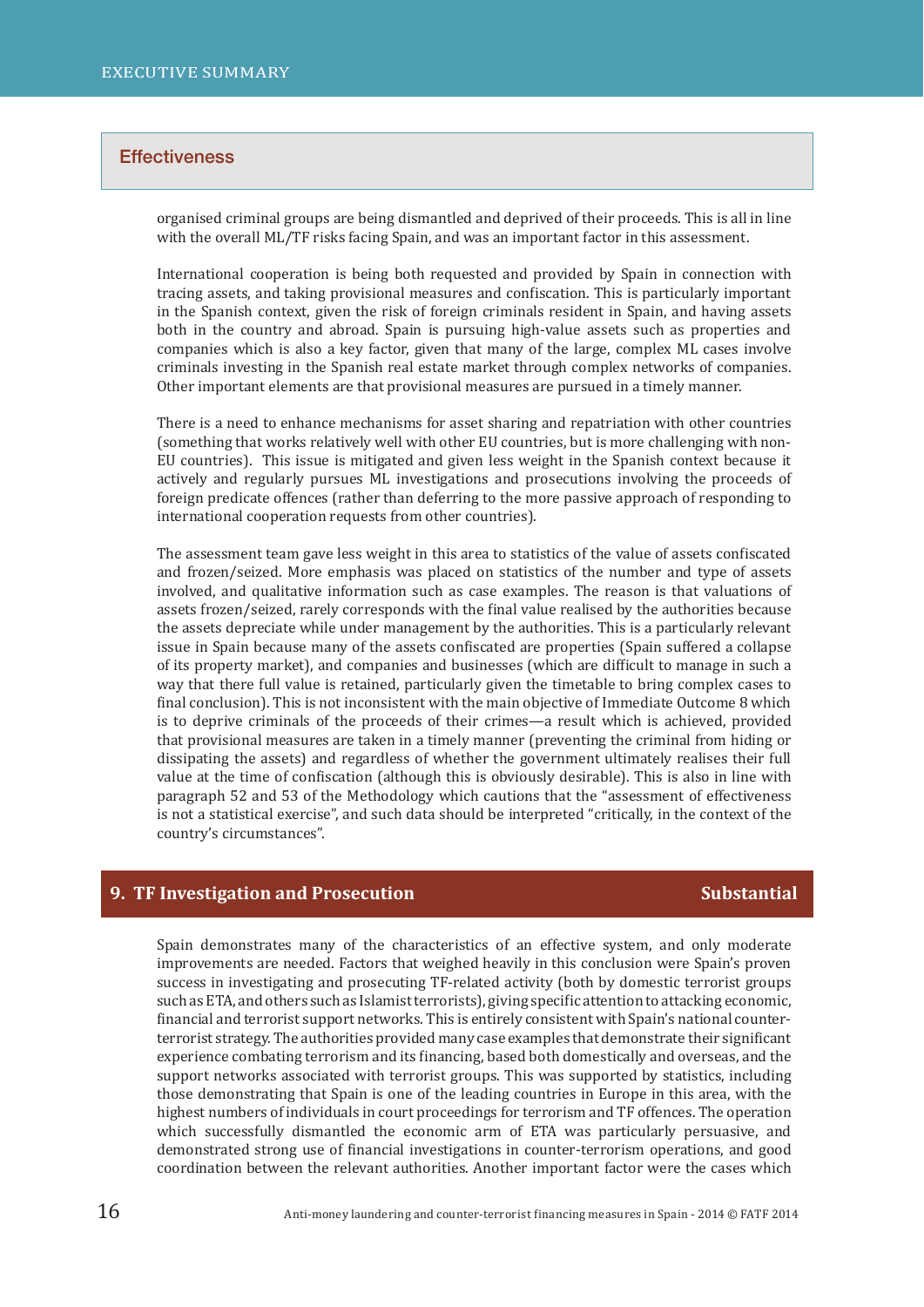showed that Spain is very proactive both in providing and requesting international cooperation on TF cases, and has undertaken successful investigations with their foreign counterparts on such cases. Another important feature, particularly given the high TF risks faced by Spain, is that other criminal justice measures to disrupt TF activity are actively pursued where it is not practicable to secure a TF conviction.

The main reason for lowering the rating is that the terms of imprisonment being applied in practice appear to be low. The term of imprisonment applied in recent cases is 3 to 10 years. Sanctions are always an important issue. However, there are some mitigating factors. For example, the types of cases currently before the courts may be of the type that would ordinarily attract sentences in the lower range, in line with ordinary judicial policy. Another mitigating factor is that Spain has been able to impose sanctions (including fines) on terrorist financiers some of which, on their face, would appear to be very dissuasive. Also of concern is that there have been cases where inmates were able to receive funding and continue to operate while in prison. The Spanish authorities have assured the assessment team that strict controls are in place to identify this activity, and leverage it for intelligence purposes when it takes place.

Another reason for lowering the rating is that the effectiveness of the new stand-alone TF offence (article 576bis) is not yet established. This factor was not weighted very heavily because its impact is mitigated by the following factors. First, Spain was able to provide numerous examples of convictions for TF activity under article 576 (collaborating with a terrorist organisation or group), or as "membership of a terrorist organisation"—the offences which were used before article 576bis came into force. Second, on its face, the offence is clear and would appear easy to use. Given the experience and focus of the authorities in this area, there is no apparent reason why future implementation of article 576bis will not be effective. Third, Spain has already begun using the offence, and statistics were provided showing that a number of cases are currently in process.

#### **10. TF Preventive measures & financial sanctions Moderate Moderate**

Spain demonstrates many of the characteristics of an effective system in this area. However, one major improvement is needed—effective implementation of targeted financial sanctions. The Methodology deems a system to have a moderate level of effectiveness where major improvements are needed. However, this is somewhat at odds with the Spanish context, given that the system is meeting the fundamental objective of Immediate Outcome 10 which is that TF flows have been reduced which would prevent terrorist attacks.

 The following factors are very important and were weighed heavily in coming to this conclusion. Most significant is that Spain has successfully dismantled the economic and financial support network of ETA. This has reduced TF flows and addressed one of the key terrorism risks facing the country. Spain has also had success in identifying and reducing TF flows to other types of terrorist groups, as is demonstrated by case examples.

Another positive factor is that Spain has a solid framework of preventive measures which applies to those NPOs which account for a significant portion of the financial resources under control of the sector, and a substantial share of the sector's international activities. Because it is new, the effectiveness of the supervisory framework for NPOs could not be established. However, the impact of this is somewhat mitigated, given that most of these measures were already being implemented in practice before the new Royal Decree came into force, Spain's close work with the high risk parts of the sector on broader terrorism issues, and its demonstrated ability to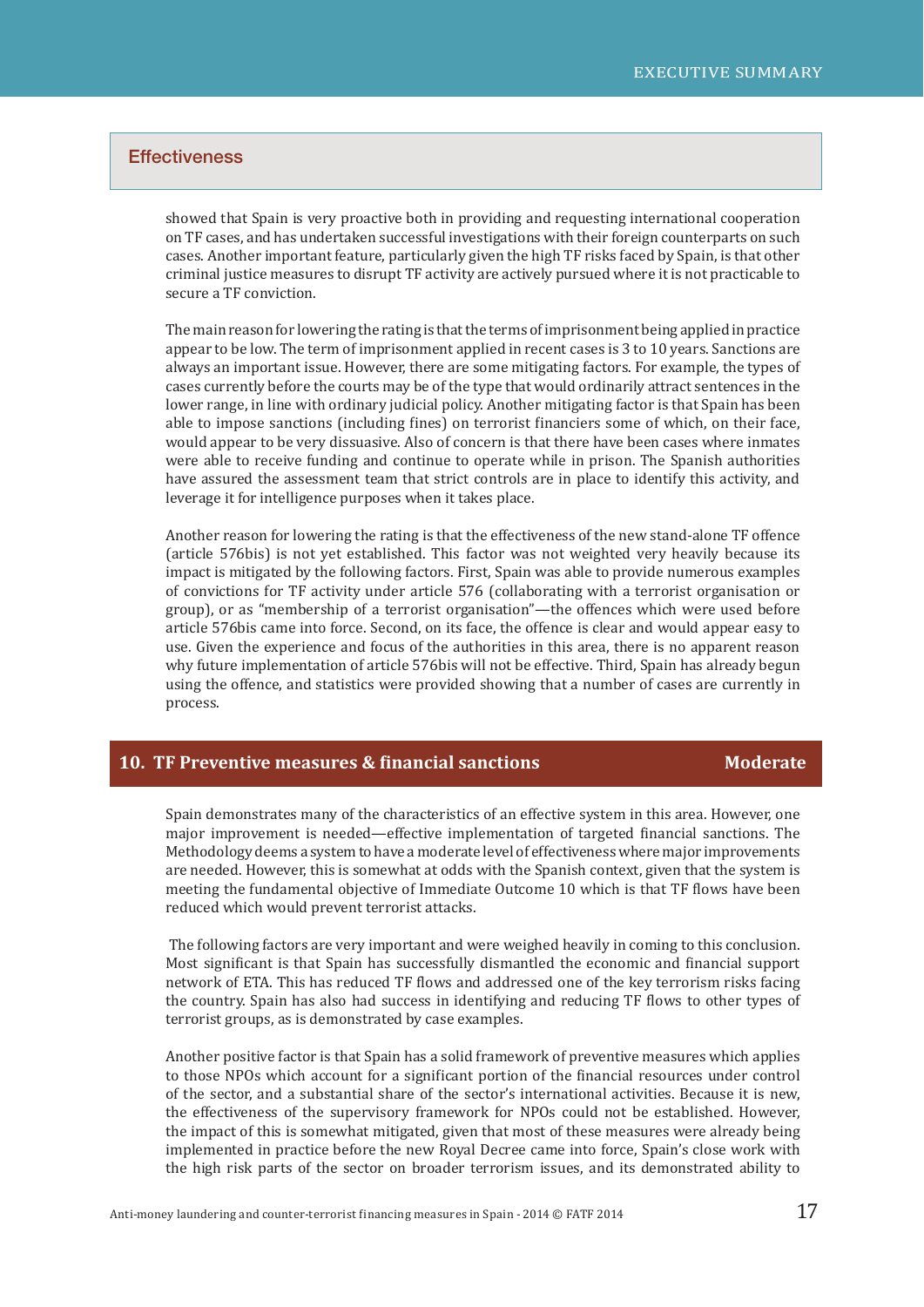detect, investigate and prosecute TF activity in the NPO sector. Although the fragmented nature of the NPO registry system creates some challenges for the investigation of NPOs of concern, the authorities have found ways around that problem.

The Spanish authorities consider the use of intelligence, criminal investigation and prosecution to be their strongest tools in preventing terrorist from raising, moving and using funds, and from abusing the NPO sector. This strategy has worked, particularly against ETA whose financing structure has been effectively shut down. Spain has also had some success in shutting down outbound financing destined for Islamist terrorist groups in the Maghreb.

The major improvement needed is Spain's implementation of targeted financial sanctions (TFS). Spain's use of TFS as a tool to combat TF is limited. Spain has never proposed a designation to the UN under resolution 1267 or made its own designations pursuant to resolution 1373. Spanish authorities indicate that they use criminal justice measures instead of designations. Admittedly, TFS may not have been useful in the context of tackling a home-grown separatist terrorist group such as ETA, particularly given Spain's strong international cooperation on this issue with other nearby affected countries (such as France). However, TFS would be a useful approach to take against persons who could not be prosecuted in Spain and were expelled from the country, or against persons serving time in prison who might still be directing terrorist activities. Indeed, TFS are an important global issue, with weaknesses in one country negatively impacting global efforts to prevent the flow of funds to terrorist groups. This is why the obligation to implement TFS is an international obligation at the UN level. In the context of this particular evaluation, the challenge for determining how much this shortcoming should impact the rating is that Spain has met the objective of reducing TF flows through other means.

#### **11. PF Financial sanctions Moderate**

Spain demonstrates some of the characteristics of an effective system in this area. Persons and entities designated under the relevant UN resolutions have been identified through implementation of TFS, and their assets have been frozen. FIs and DNFBPs are monitored for compliance with their obligation to implement TFS, and generally appear to be complying with these obligations. However, there is generally a low level of knowledge of the risks of proliferation-related sanctions evasion, and insufficient guidance and awareness directed to the private sector on those risks, particularly where transactions might involve DPRK, or on the risks of evasion.

Proliferation-related sanctions evasion activity has also been identified by SEPBLAC through its own financial analysis, and these cases have been passed on to the relevant authorities for further investigation and prosecution. However, there is inadequate cooperation and coordination between the relevant authorities to prevent sanctions from being evaded including, for example, export control authorities undertaking licensing activities, and other competent authorities such as SEPBLAC who can add value in this area. This seriously diminishes Spain's ability to identify and prevent proliferation-related sanctions evasion.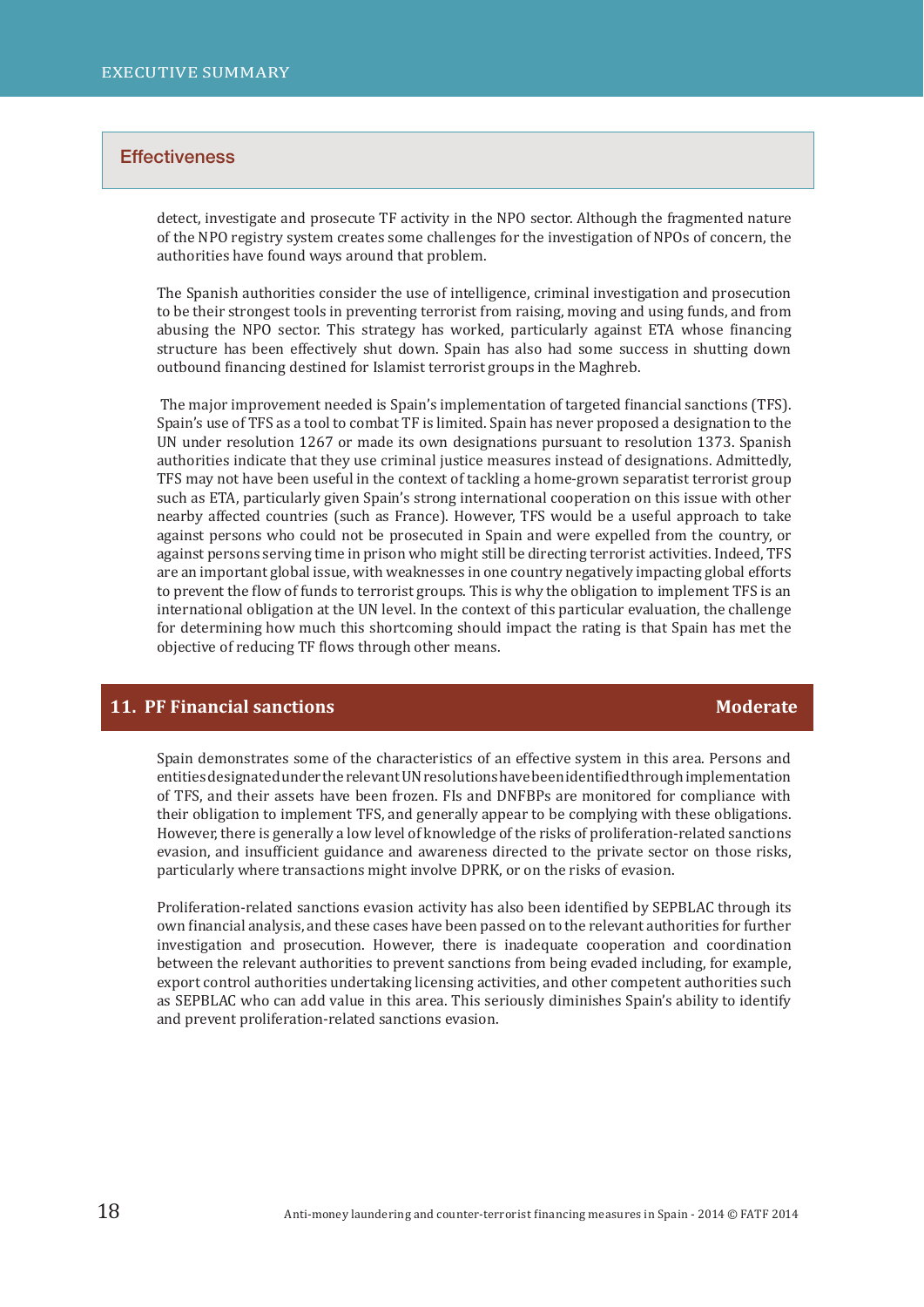#### **Table 2: Compliance with FATF Recommendations**

## **Recommendation Rating Factor(s)** underlying the rating **1. Assessing risks & applying a risk-based approach**   $\mathcal{C}$ **2. National cooperation and coordination** LC **•** There is inadequate cooperation and coordination between the competent authorities responsible for export control, and other competent authorities (such as SEPBLAC) who can add value to the detection and investigation of proliferation-related sanctions violations. **3.** Money laundering offence LC **•** Sanctions for professional gatekeepers (terms of disbarment) are not sufficiently dissuasive. **•** Certain State-owned enterprises are exempt from criminal liability. **4.** Confiscation and provisional **measures**  $\overline{C}$ **5.** Terrorist **financing offence** LC **•** The TF offence does not cover the financing of an individual terrorist (who is not part of a terrorist organisation/group) for purposes unrelated to the commission of a terrorist act. **•** The TF offence in article 576bis only covers funds (not assets of every kind). **•** Certain State-owned enterprises are exempt from criminal liability.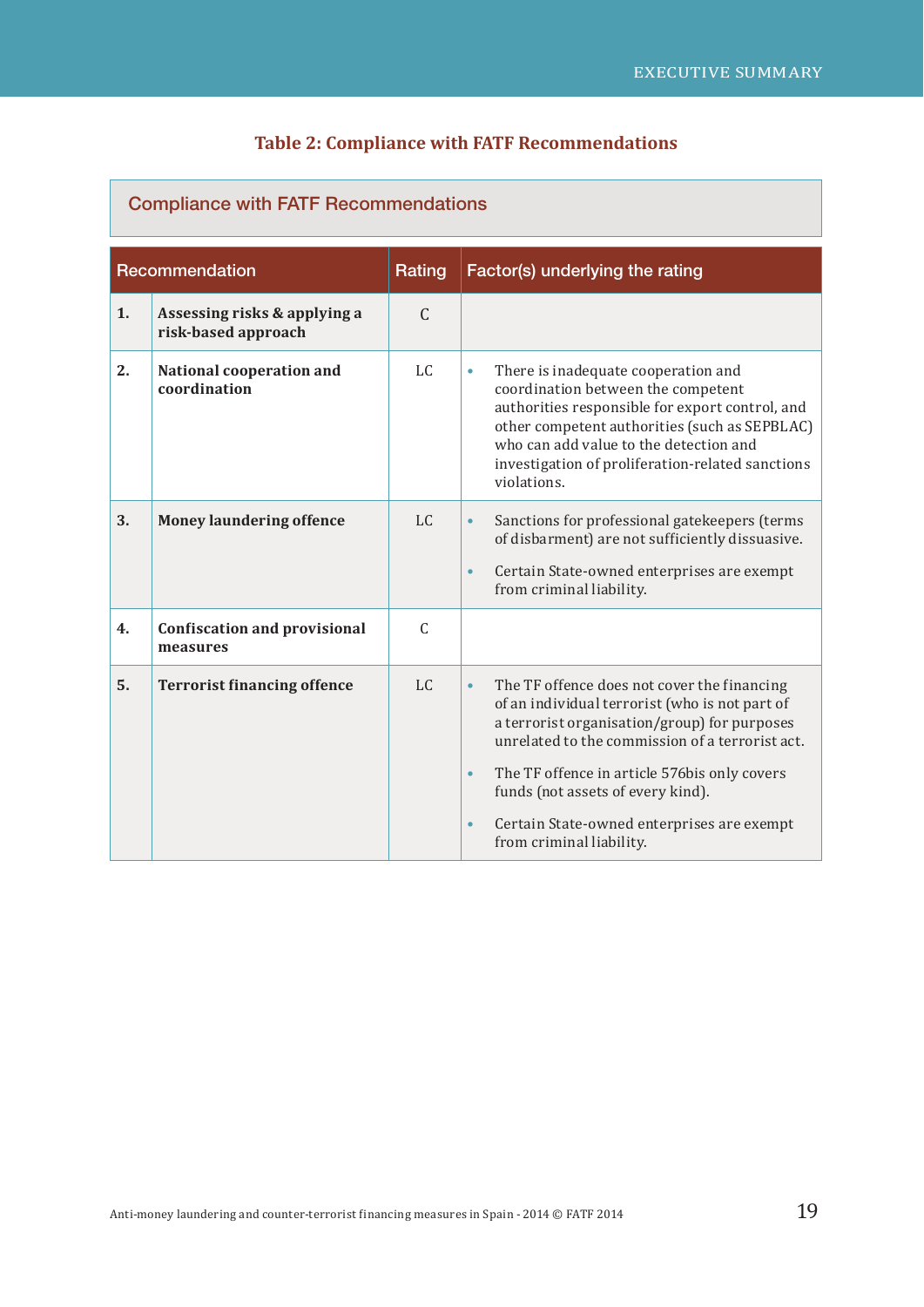|    | Recommendation                                                   | Rating | Factor(s) underlying the rating                                                                                                                                                                                                                                                                                             |
|----|------------------------------------------------------------------|--------|-----------------------------------------------------------------------------------------------------------------------------------------------------------------------------------------------------------------------------------------------------------------------------------------------------------------------------|
| 6. | <b>Targeted financial sanctions</b><br>related to terrorism & TF | PC     | For resolutions 1267/1989 and 1988,<br>۰<br>implementation of targeted financial sanctions<br>does not occur "without delay", which also<br>raises the question of whether the freezing<br>action, in practice, takes place without prior<br>notice to the designated person/entity.                                        |
|    |                                                                  |        | For resolution 1373:<br>$\bullet$                                                                                                                                                                                                                                                                                           |
|    |                                                                  |        | a. there are no clear mechanisms at the EU<br>level for requesting non-EU countries to give<br>effect to the EU list and, no clear channels<br>or procedures at the domestic level for<br>requesting other countries to give effect<br>to actions initiated under the Watchdog<br>Commission freezing mechanism.            |
|    |                                                                  |        | b. listed EU internals are not subject to<br>the freezing measures of EU Regulation<br>2580/2001, and domestic measures do not<br>adequately fill this gap.                                                                                                                                                                 |
|    |                                                                  |        | c. the freezing obligation does not cover a<br>sufficiently broad range of assets under the<br>EU framework, and domestic legislation<br>does not fill these gaps                                                                                                                                                           |
|    |                                                                  |        | d. the prohibitions are not sufficiently broad.                                                                                                                                                                                                                                                                             |
| 7. | <b>Targeted financial sanctions</b><br>related to proliferation  | PC     | Delays in transposing the UN obligations into<br>$\bullet$<br>the EU legal framework mean that targeted<br>financial sanctions are not implemented<br>without delay, which also raises the question of<br>whether the freezing action, in practice, takes<br>place without prior notice to the designated<br>person/entity. |
| 8. | Non-profit organisations                                         | LC     | Not all associations are subject to clear policies<br>$\bullet$<br>to promote transparency, integrity, and<br>public confidence in their administration and<br>management.                                                                                                                                                  |
|    |                                                                  |        | Spain's extremely fragmented pattern of<br>$\bullet$<br>information held by different registries and<br>authorities may make difficult the effective<br>gathering of general information on the sector<br>and might lead to uneven monitoring.                                                                              |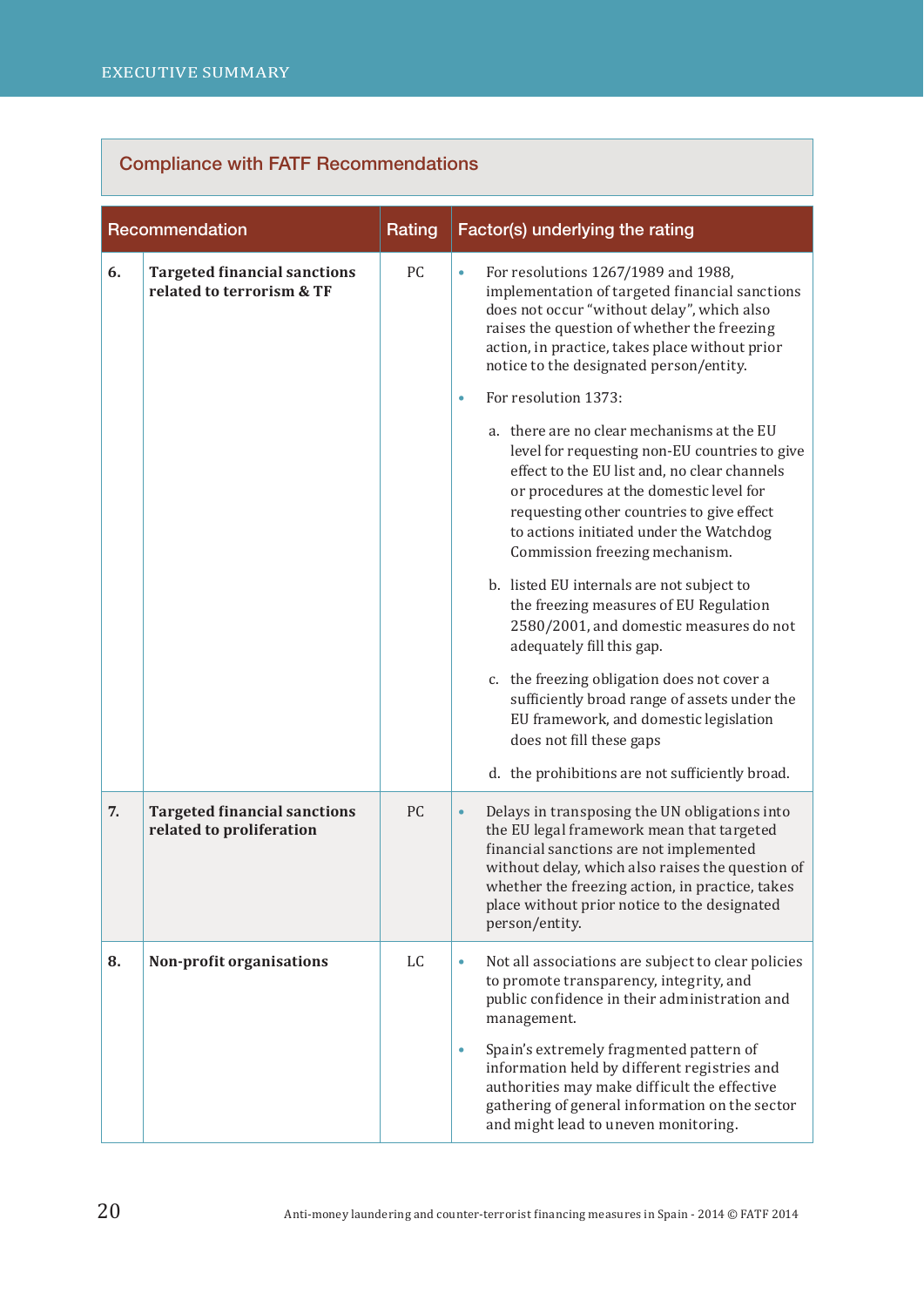| Recommendation |                                              | Rating       | Factor(s) underlying the rating                                                                                                                                                                                                                                                                                                                                                                                                                                                                                                                                                                                                                                                                                                                                                                                                                           |
|----------------|----------------------------------------------|--------------|-----------------------------------------------------------------------------------------------------------------------------------------------------------------------------------------------------------------------------------------------------------------------------------------------------------------------------------------------------------------------------------------------------------------------------------------------------------------------------------------------------------------------------------------------------------------------------------------------------------------------------------------------------------------------------------------------------------------------------------------------------------------------------------------------------------------------------------------------------------|
| 9.             | <b>Financial institution secrecy</b><br>laws | $\mathsf{C}$ |                                                                                                                                                                                                                                                                                                                                                                                                                                                                                                                                                                                                                                                                                                                                                                                                                                                           |
| 10.            | Customer due diligence                       | LC.          | There is no requirement to consider an STR<br>$\bullet$<br>in all cases where CDD cannot be completed,<br>although the general STR and special<br>review obligations do partially address this<br>requirement.                                                                                                                                                                                                                                                                                                                                                                                                                                                                                                                                                                                                                                            |
| 11.            | <b>Record keeping</b>                        | $\mathsf C$  |                                                                                                                                                                                                                                                                                                                                                                                                                                                                                                                                                                                                                                                                                                                                                                                                                                                           |
| 12.            | <b>Politically exposed persons</b>           | $\mathsf C$  |                                                                                                                                                                                                                                                                                                                                                                                                                                                                                                                                                                                                                                                                                                                                                                                                                                                           |
| 13.            | <b>Correspondent banking</b>                 | $\mathsf{C}$ |                                                                                                                                                                                                                                                                                                                                                                                                                                                                                                                                                                                                                                                                                                                                                                                                                                                           |
| 14.            | Money or value transfer<br>services          | $\mathsf C$  |                                                                                                                                                                                                                                                                                                                                                                                                                                                                                                                                                                                                                                                                                                                                                                                                                                                           |
| 15.            | New technologies                             | $\mathsf C$  |                                                                                                                                                                                                                                                                                                                                                                                                                                                                                                                                                                                                                                                                                                                                                                                                                                                           |
| 16.            | <b>Wire transfers</b>                        | PC           | Obligations on ordering FIs do not include<br>$\bullet$<br>requirements relating to information on the<br>beneficiary of a wire transfer.<br>Obligations on beneficiary FIs do not include<br>$\bullet$<br>requirements relating to information on the<br>beneficiary of a wire transfer.<br>Intermediary FIs are not required to:<br>$\bullet$<br>a. ensure that all beneficiary information<br>received and accompanying a wire transfer,<br>is kept with the transfer,<br>b. take reasonable measures to identify cross-<br>border wire transfers that lack originator<br>information or required beneficiary<br>information, or<br>c. have risk-based policies and procedures<br>for determining when to execute, reject, or<br>suspend a wire transfer lacking originator<br>or beneficiary information, and when to take<br>the appropriate action. |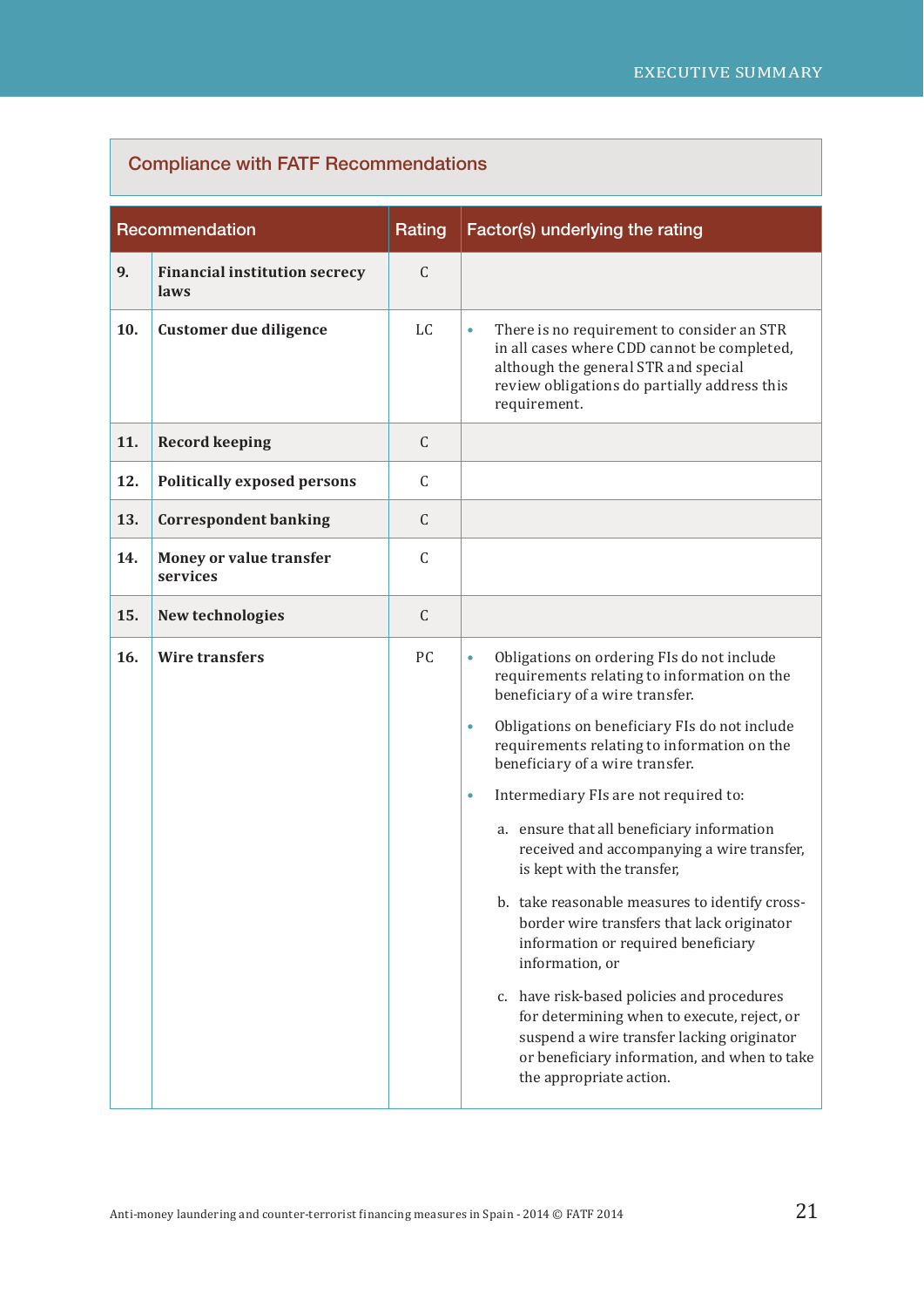| Recommendation |                                                                   | Rating        | Factor(s) underlying the rating                                                                                                                                                                                                                                                                                                                                                                               |
|----------------|-------------------------------------------------------------------|---------------|---------------------------------------------------------------------------------------------------------------------------------------------------------------------------------------------------------------------------------------------------------------------------------------------------------------------------------------------------------------------------------------------------------------|
| 17.            | <b>Reliance on third parties</b>                                  | $L_{\rm C}$   | The level of country risk is not taken into<br>$\bullet$<br>account when considering whether reliance<br>is permitted on a third party in another EU<br>country.                                                                                                                                                                                                                                              |
| 18.            | <b>Internal controls and foreign</b><br>branches and subsidiaries | $\mathcal{C}$ |                                                                                                                                                                                                                                                                                                                                                                                                               |
| 19.            | <b>Higher-risk countries</b>                                      | $\mathsf{C}$  |                                                                                                                                                                                                                                                                                                                                                                                                               |
| 20.            | <b>Reporting of suspicious</b><br>transaction                     | C             |                                                                                                                                                                                                                                                                                                                                                                                                               |
| 21.            | Tipping-off and confidentiality                                   | $\mathsf{C}$  |                                                                                                                                                                                                                                                                                                                                                                                                               |
| 22.            | <b>DNFBPs: Customer due</b><br>diligence                          | $L_{\rm C}$   | The deficiency identified in relation to R.10,<br>$\bullet$<br>relating to failure to complete CDD, also applies<br>in the case of DNFBPs.<br>The level of country risk is not taken into<br>$\bullet$<br>account when considering whether reliance<br>is permitted on a third party in another EU<br>country-a deficiency identified in relation<br>to R.17 that is only relevant to some types of<br>DNFBP. |
| 23.            | <b>DNFBPs: Other measures</b>                                     | $\mathsf{C}$  |                                                                                                                                                                                                                                                                                                                                                                                                               |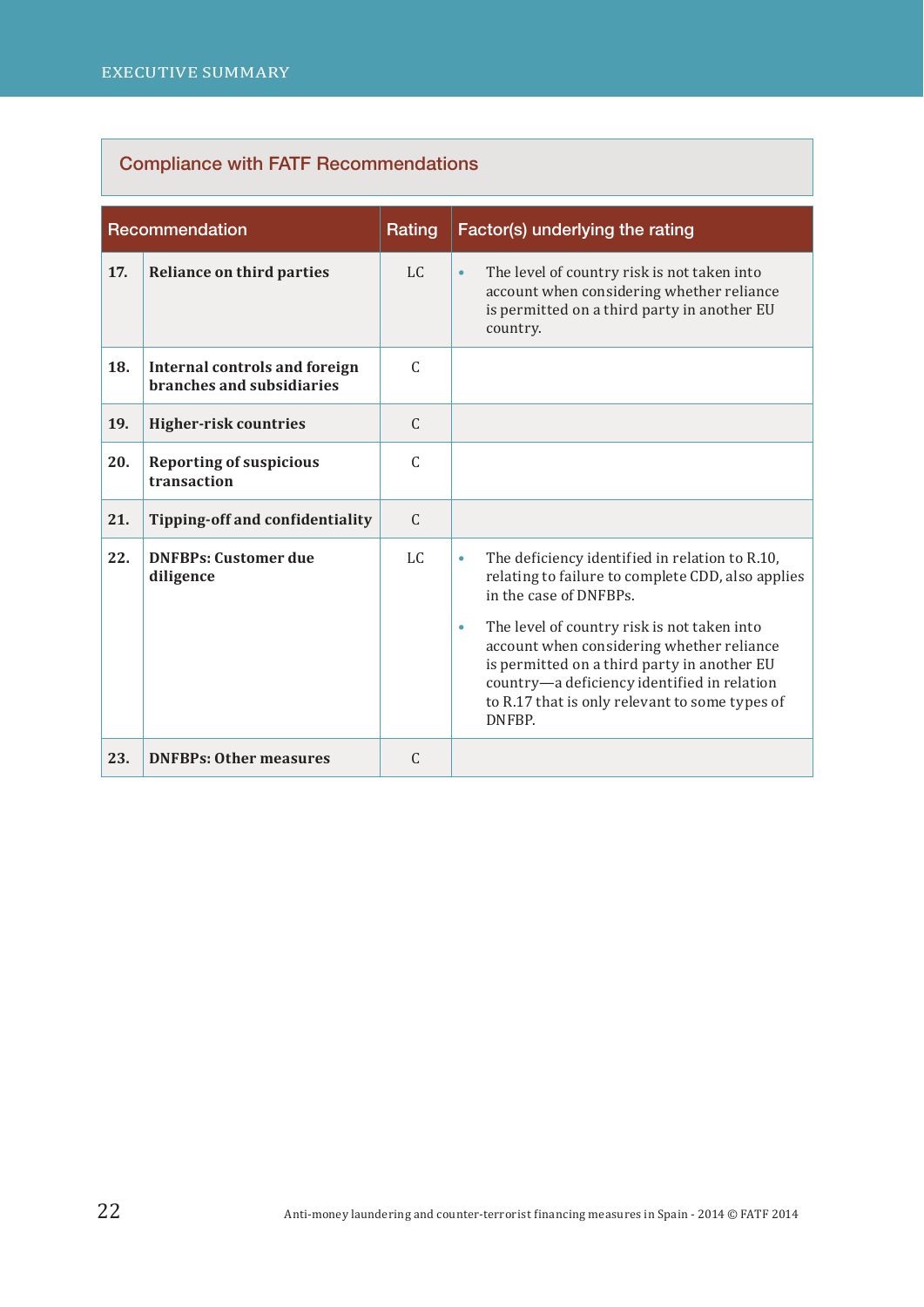| Recommendation |                                                                          | Rating | Factor(s) underlying the rating                                                                                                                                                                                                                                                                                                                                                                                                                                                                                                                                                                                                                                                                                                                                                                                                                                                                                                                                                                                                                                                                                              |
|----------------|--------------------------------------------------------------------------|--------|------------------------------------------------------------------------------------------------------------------------------------------------------------------------------------------------------------------------------------------------------------------------------------------------------------------------------------------------------------------------------------------------------------------------------------------------------------------------------------------------------------------------------------------------------------------------------------------------------------------------------------------------------------------------------------------------------------------------------------------------------------------------------------------------------------------------------------------------------------------------------------------------------------------------------------------------------------------------------------------------------------------------------------------------------------------------------------------------------------------------------|
| 24.            | <b>Transparency and beneficial</b><br>ownership of legal persons         | LC     | There are no specific mechanisms to ensure<br>۰<br>the accuracy of declarations by customers, or<br>of the records held by companies on beneficial<br>ownership, such as inspections, or penalties for<br>providing false or incomplete information.<br>For public companies (SA) which are not<br>$\bullet$<br>publicly listed on a stock exchange, there are<br>insufficient transparency requirements on<br>transfers of shares.<br>There is no specific liability or sanction in<br>۰<br>cases where a company fails to maintain<br>accurate information on its beneficial<br>ownership, or where it makes a false or<br>incomplete declaration to a financial<br>institution or DNFBPs, and sanctions for filing<br>false information only exist with respect to<br>information given to tax authorities, notaries,<br>or the CNMV.<br>Only SEPBLAC assesses the quality of<br>$\bullet$<br>assistance it receives from other countries in<br>response to requests for basic and beneficial<br>ownership information, but the other<br>authorities do not do this in a systematic way,<br>and results are not collated. |
| 25.            | <b>Transparency and beneficial</b><br>ownership of legal<br>arrangements | LC     | Specific sanctions for failing to comply with<br>$\bullet$<br>their obligations apply to professional trustees<br>and fiduciarios, but do not apply to non-<br>professional trustees.                                                                                                                                                                                                                                                                                                                                                                                                                                                                                                                                                                                                                                                                                                                                                                                                                                                                                                                                        |
| 26.            | <b>Regulation and supervision of</b><br>financial institutions           | LC     | For core principles institutions, there are<br>۰<br>deficiencies in how some core principles<br>relevant to AML/CFT are being implemented.<br>The prudential supervisors in the insurance<br>۰<br>and securities sectors do not have a sufficiently<br>well-developed RBA to supervision.                                                                                                                                                                                                                                                                                                                                                                                                                                                                                                                                                                                                                                                                                                                                                                                                                                    |
| 27.            | <b>Powers of supervisors</b>                                             | C      |                                                                                                                                                                                                                                                                                                                                                                                                                                                                                                                                                                                                                                                                                                                                                                                                                                                                                                                                                                                                                                                                                                                              |
| 28.            | <b>Regulation and supervision of</b><br><b>DNFBPs</b>                    | LC     | The powers to prevent criminals or their<br>۰<br>associates from being accredited, or from<br>owning, controlling, or managing a DNFBP are<br>limited.                                                                                                                                                                                                                                                                                                                                                                                                                                                                                                                                                                                                                                                                                                                                                                                                                                                                                                                                                                       |
| 29.            | Financial intelligence units                                             | C      |                                                                                                                                                                                                                                                                                                                                                                                                                                                                                                                                                                                                                                                                                                                                                                                                                                                                                                                                                                                                                                                                                                                              |